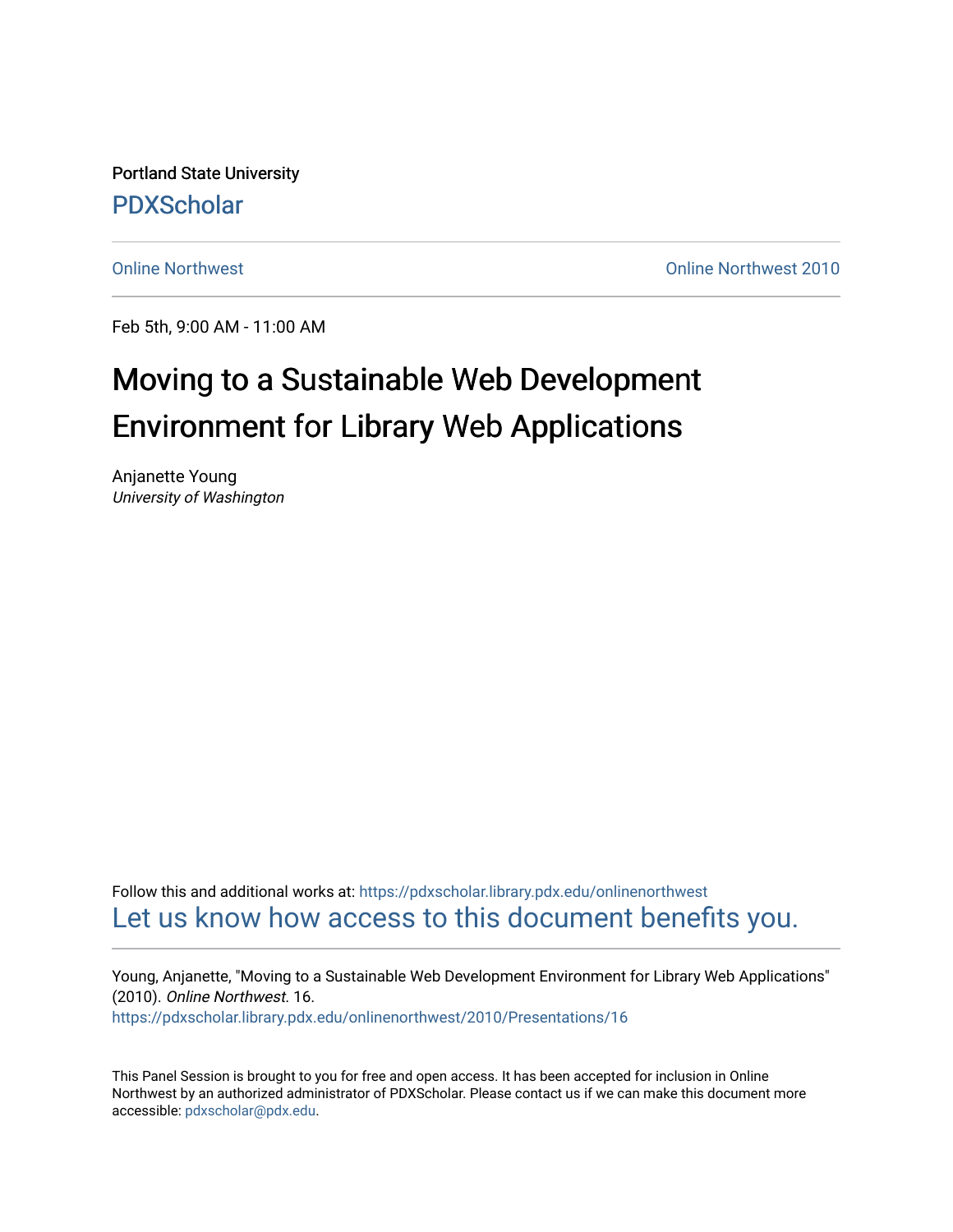Moving to a sustainable web development environment for library web applications.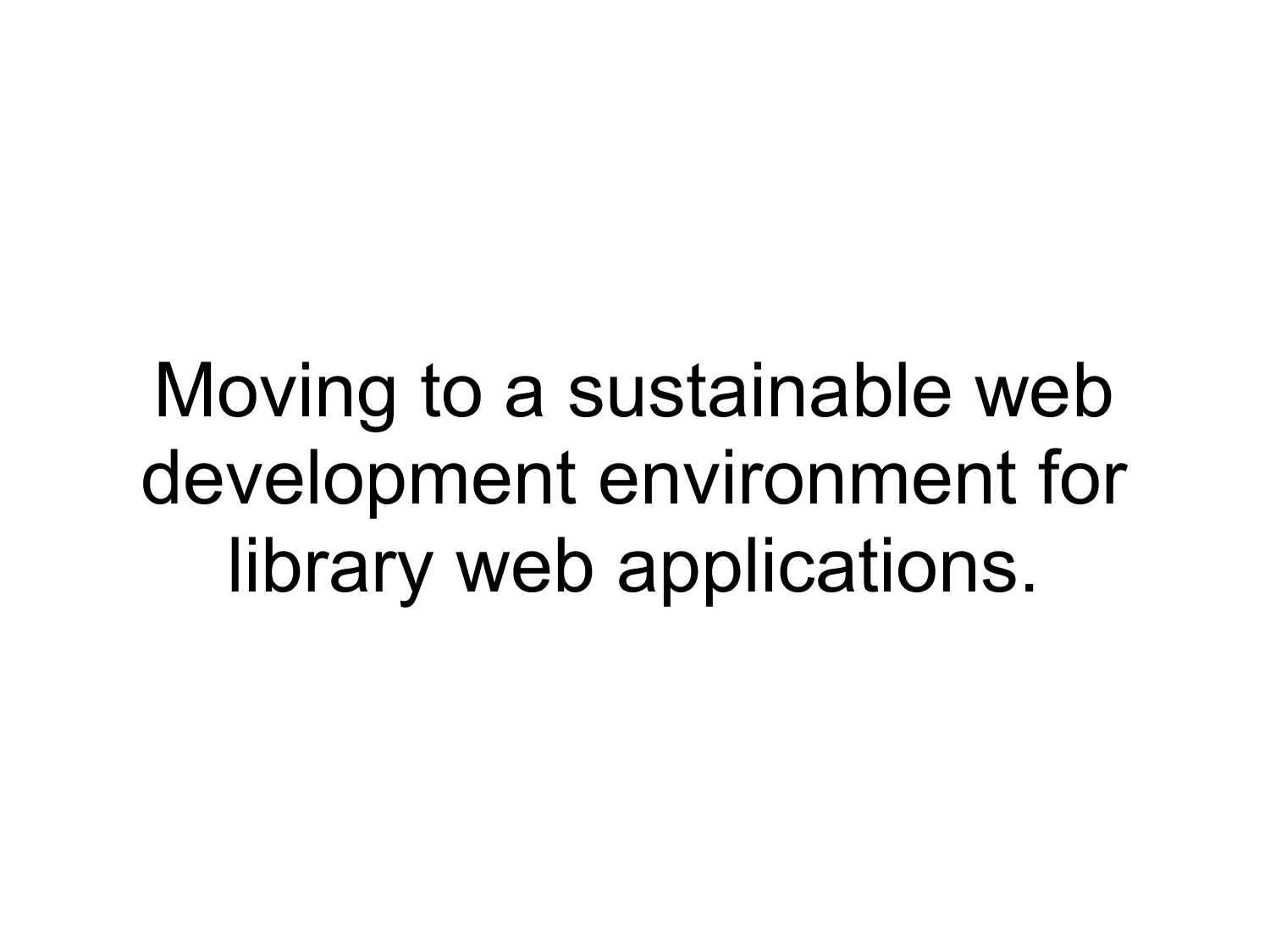### Agenda

- 1. Background about our Department
- 2. Theory of Application Design. MVC, MTV
- 3. Benefits of porting to Django
- 4. Case Study: PCAD (Some coding talk)
- 5. Other projects ported to Django.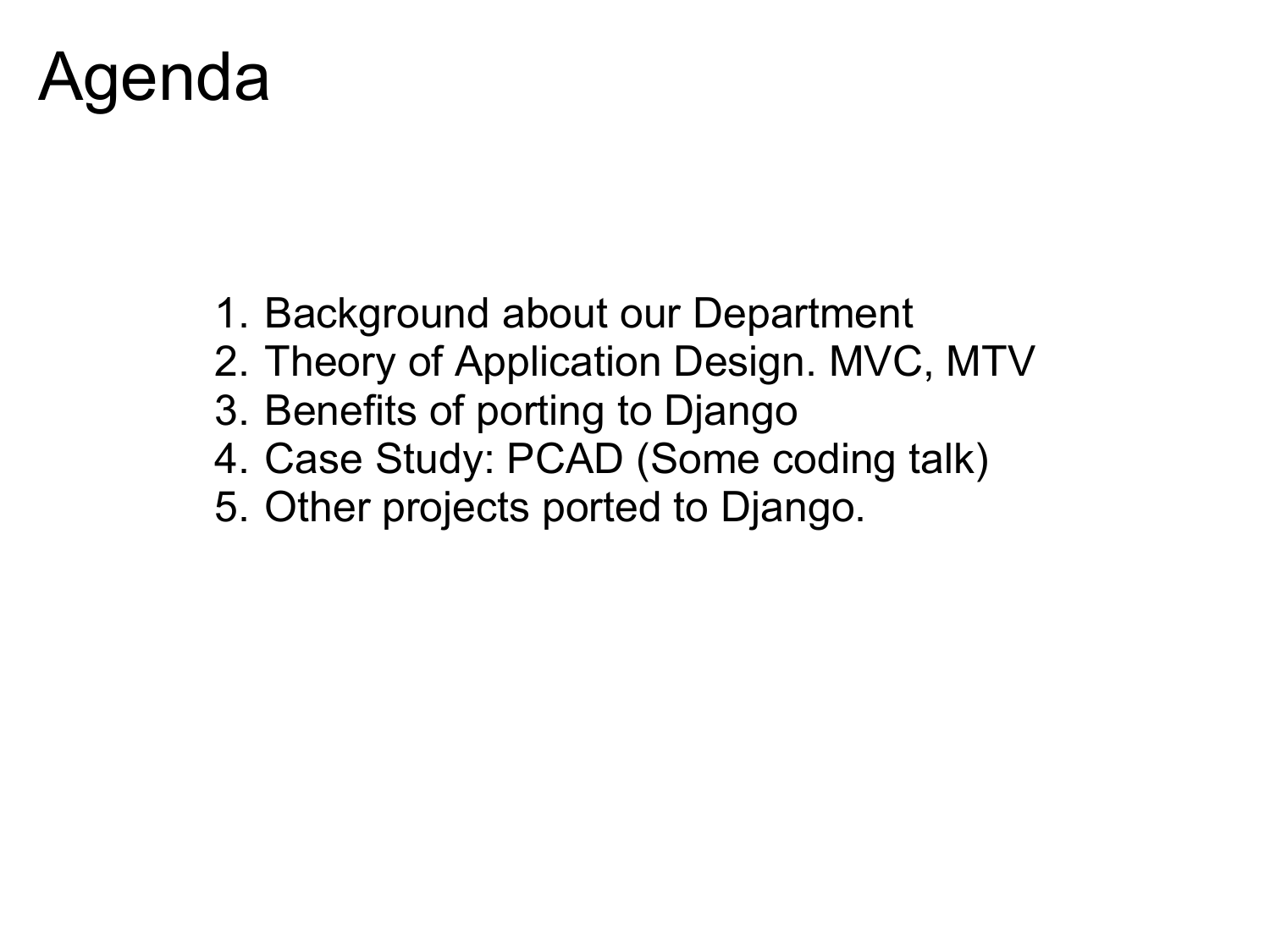# Django Rocks!

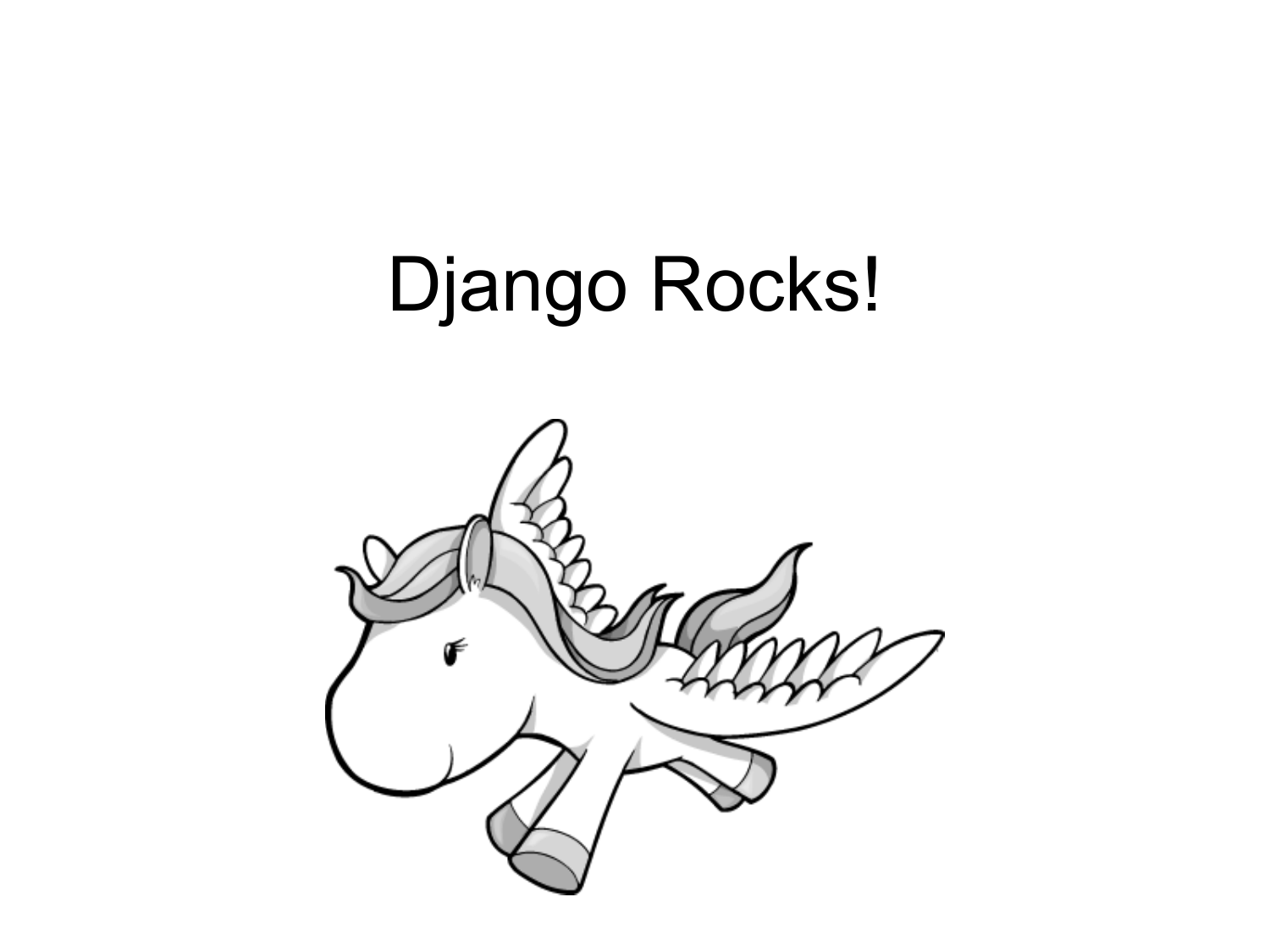

Reserved.

Why does Django Rock?

How can we rock with Django?

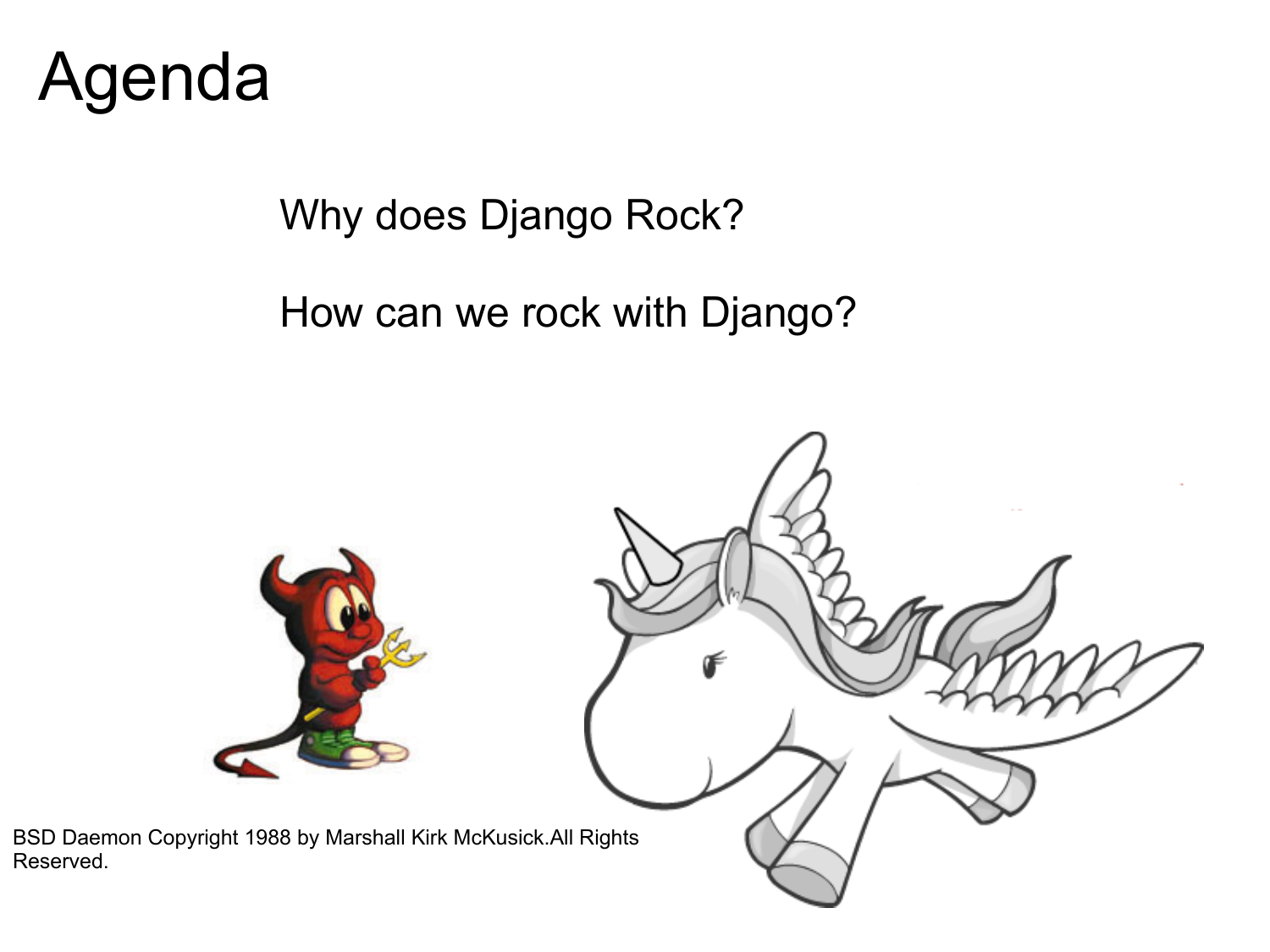

because it makes maintenance and development of web applications less esoteric.

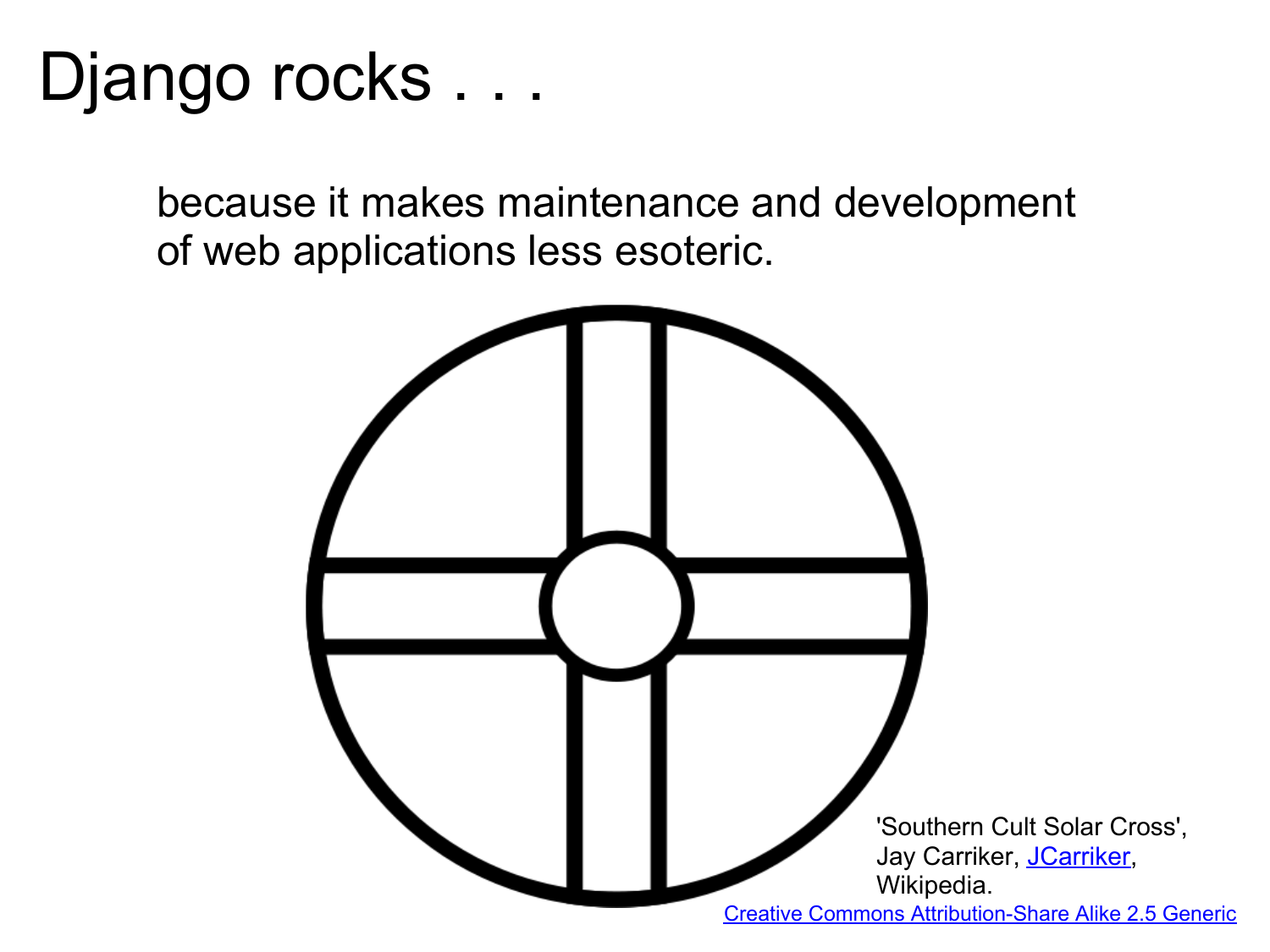because programmers and developers actually want to learn to use the framework.

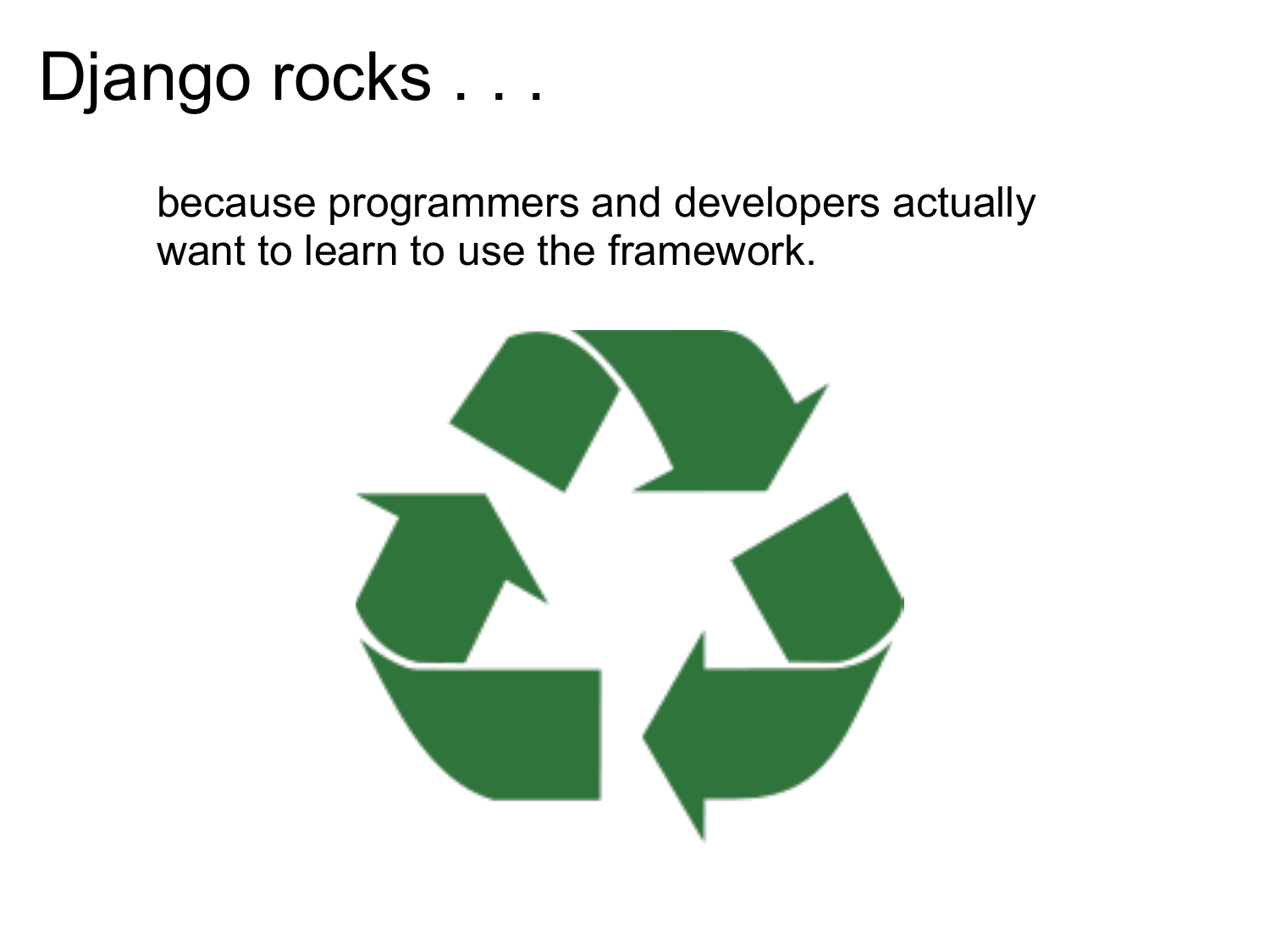because it implements the Model-View-Controller Application Design Pattern, sanely.

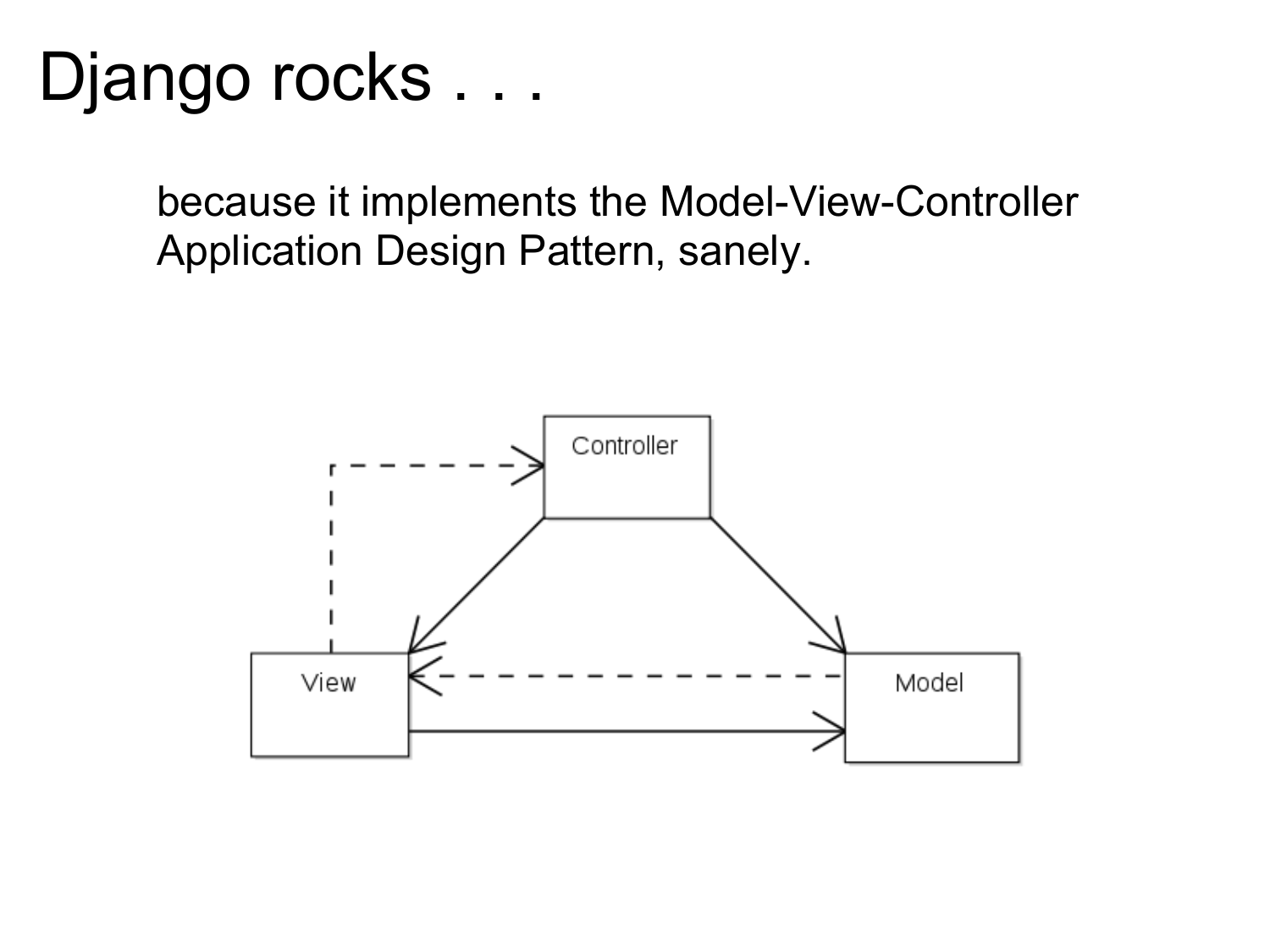because their documentation rocks.

- grows as a single versioned entity.
- clearly states the version of Django that the page references.
- contains their design philosophy, best practices, new features in that version.
- Django Book.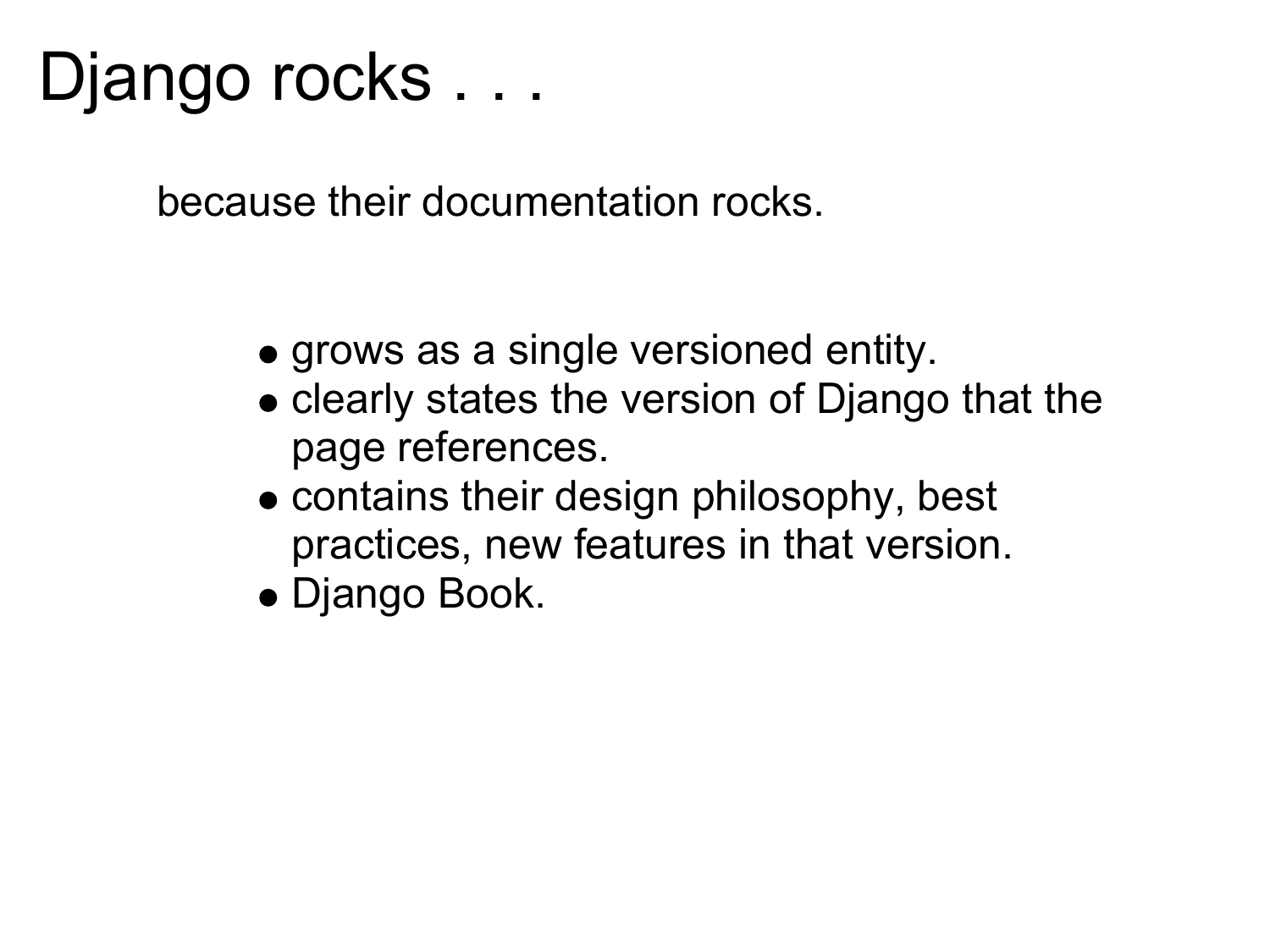because it decreases the amount of useless knowledge in my head.



David J. Fred, *[Dfred](http://commons.wikimedia.org/wiki/User:Dfred)*, Wikipedia. [Creative Commons Attribution-Share Alike 2.5 Generic](http://creativecommons.org/licenses/by-sa/2.5/deed.en)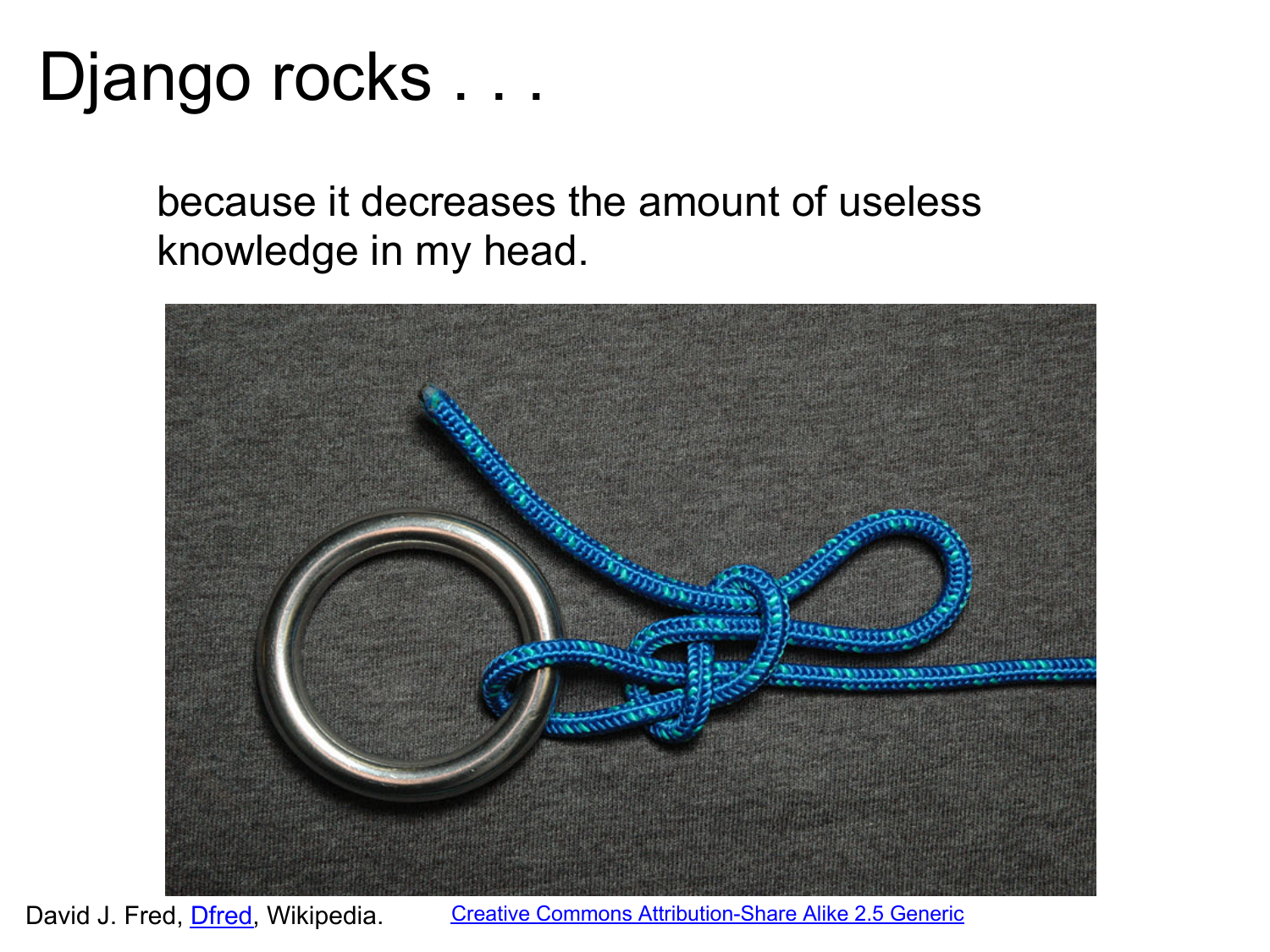### How to rock with Django

Porting Apps.

No cycle of Learning -> Forgetting -> Relearning.

No re-write of the entire application. Minimal changes to the existing database.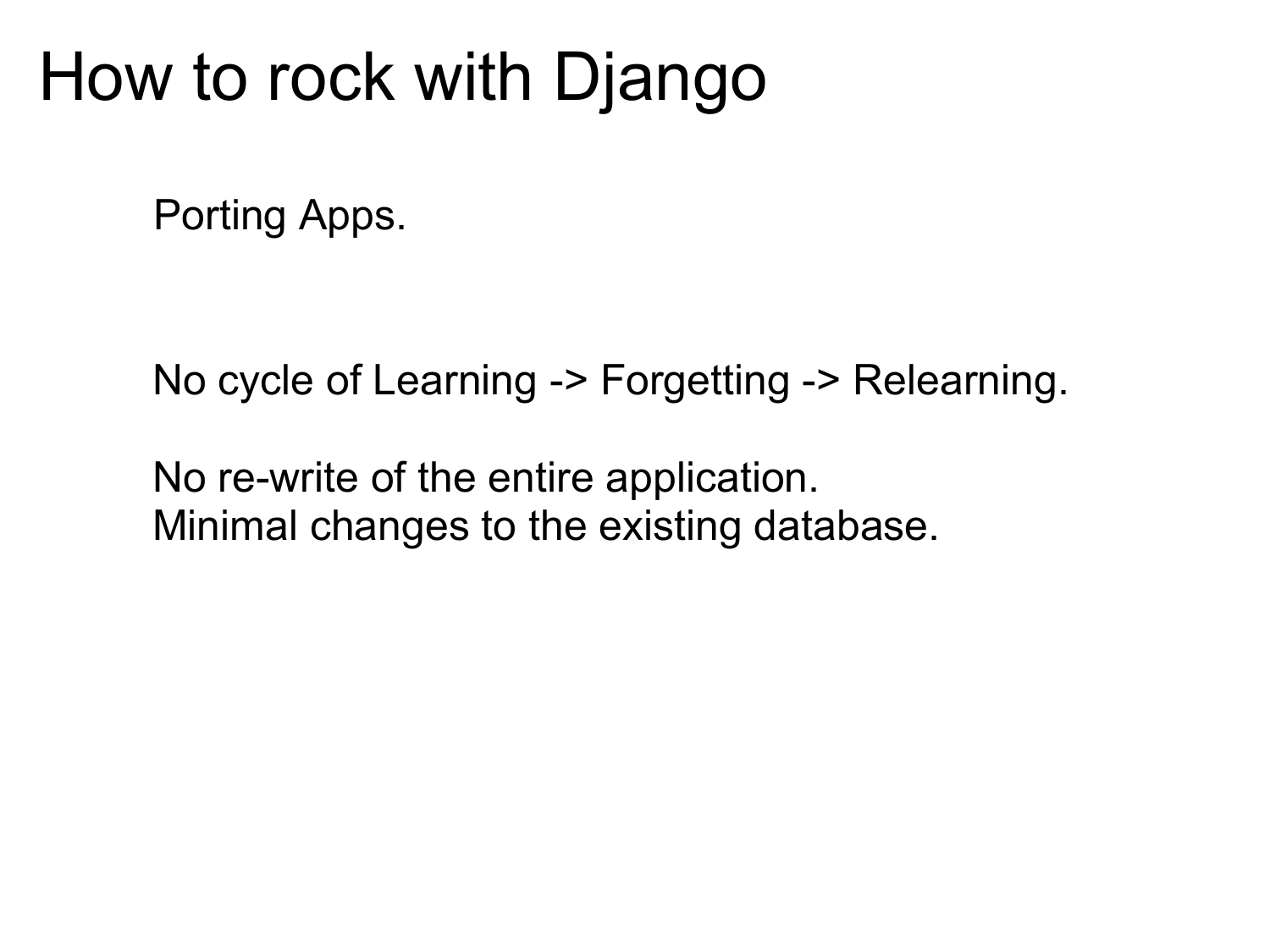# Django is CRUD +

**C**reate new records

**R**ead existing records

**U**pdate existing records

**D**elete existing records

Browse List

Detailed Record View

Sortable Columns

Pagination

Simple Search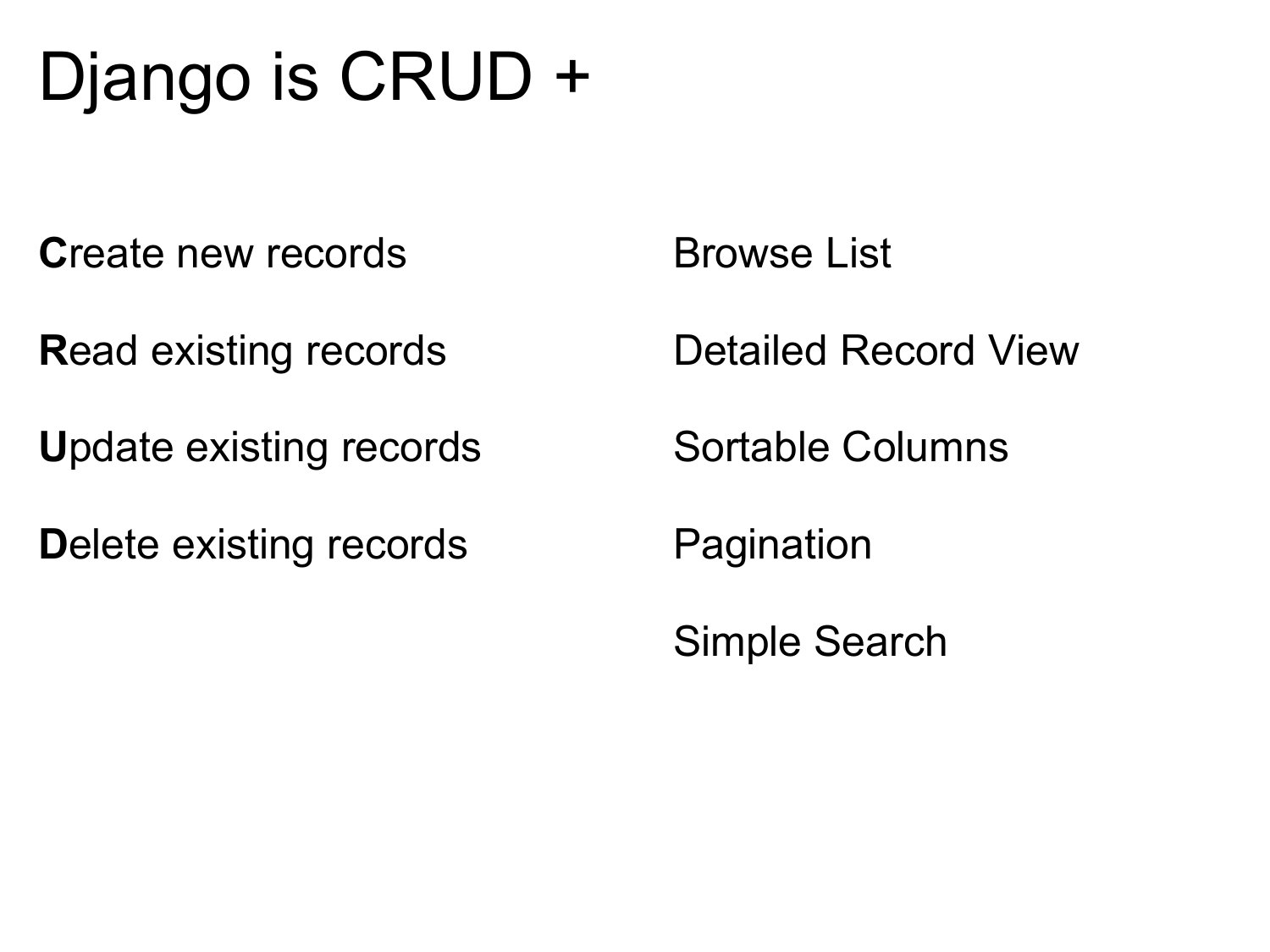### Port to Django?

- 1. Projects with simple Authorization requirements.
- 2. Projects with simple workflow.
- 3. Projects with simple database schemas.

\*Django is great as a base for complex applications. Complexity will require code.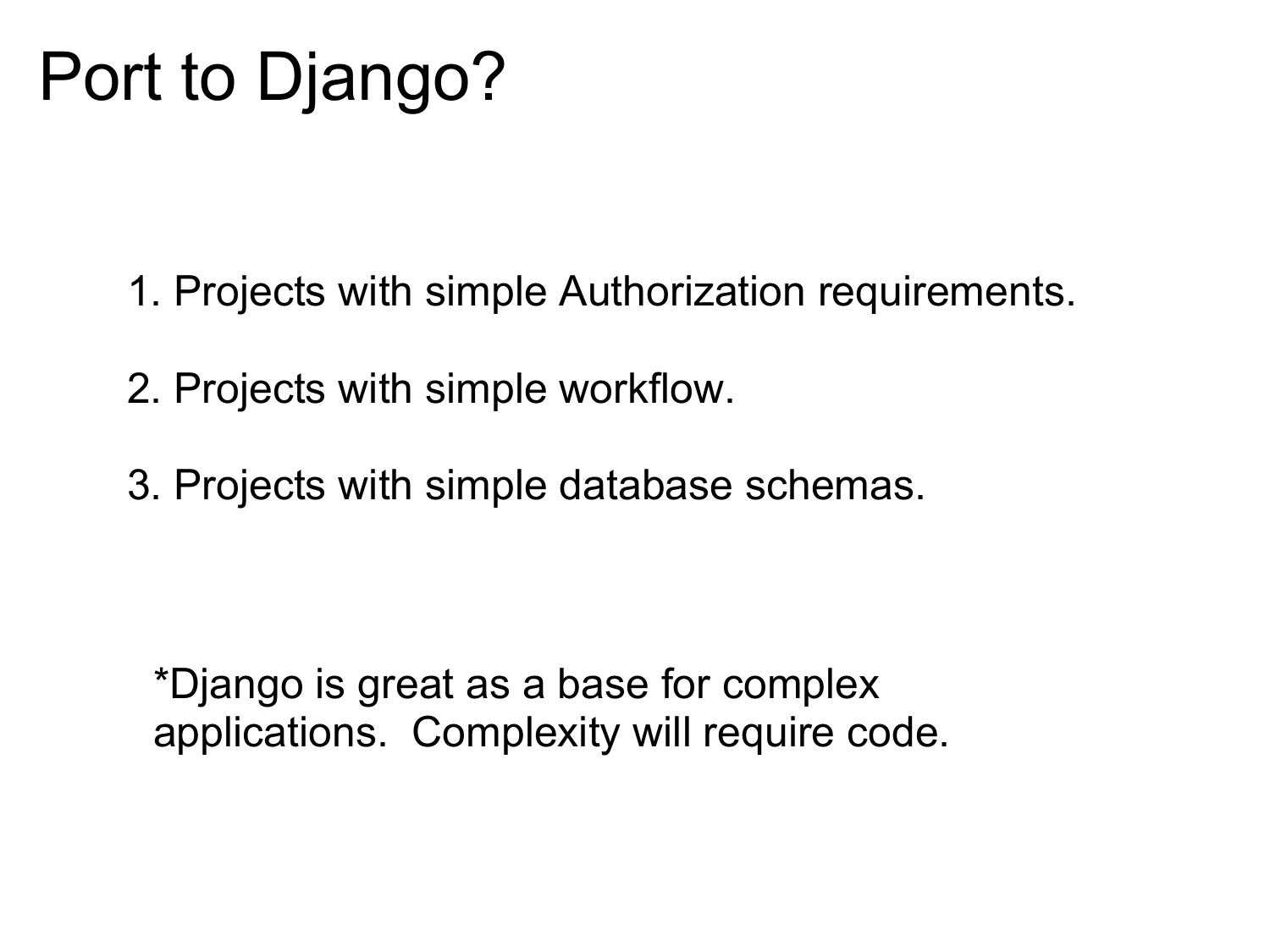### Pacific Coast Architecture Database

- 1. Simple authentication and authorization needs.
- 2. Frequent requests for changes to data fields 3. Frequent requests for additional data fields.
- 4. Frequent requests for new features.
- 5. Fairly simple database schema.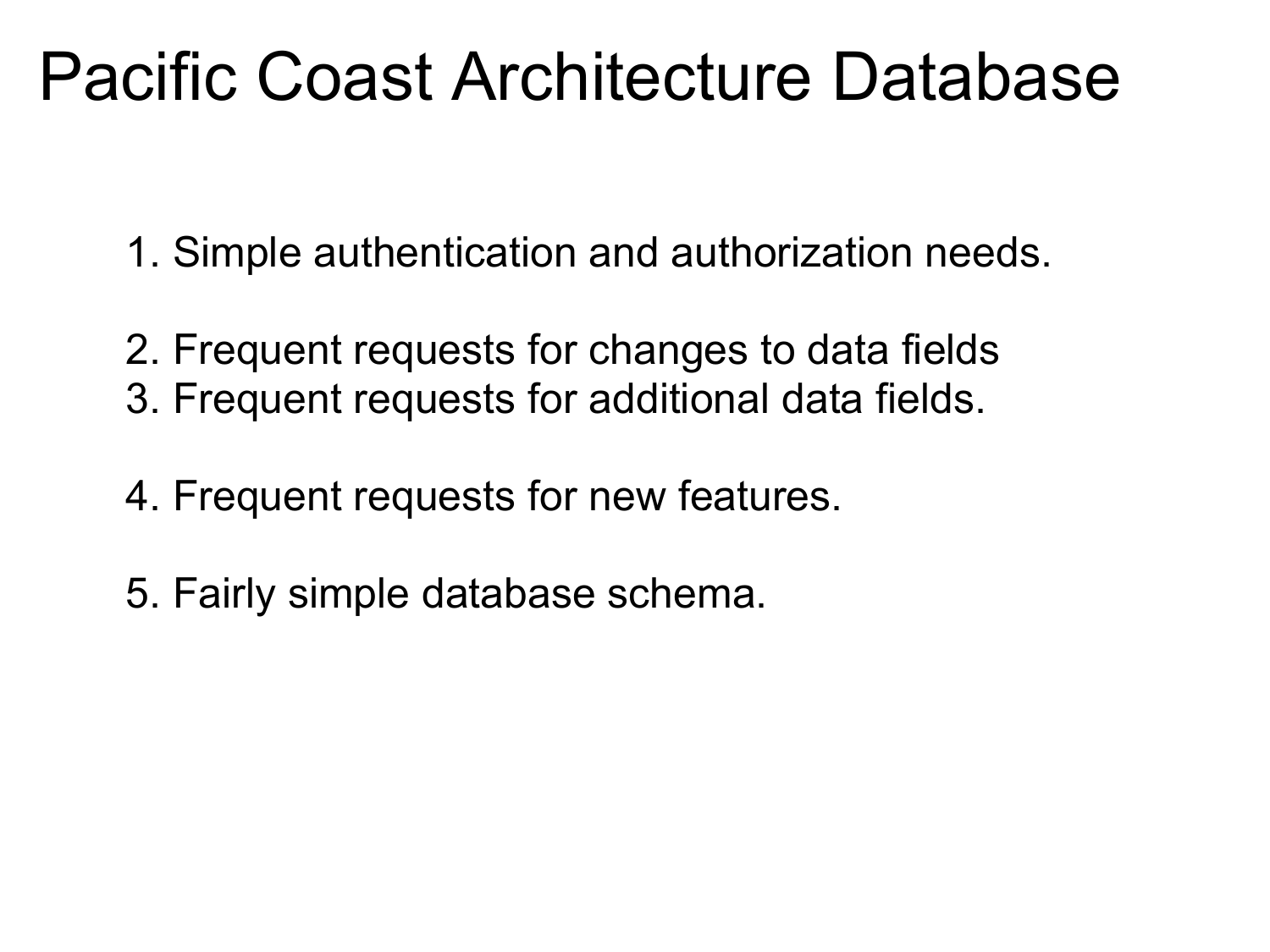### **MTV**

Model - Template - View (and URLConf)

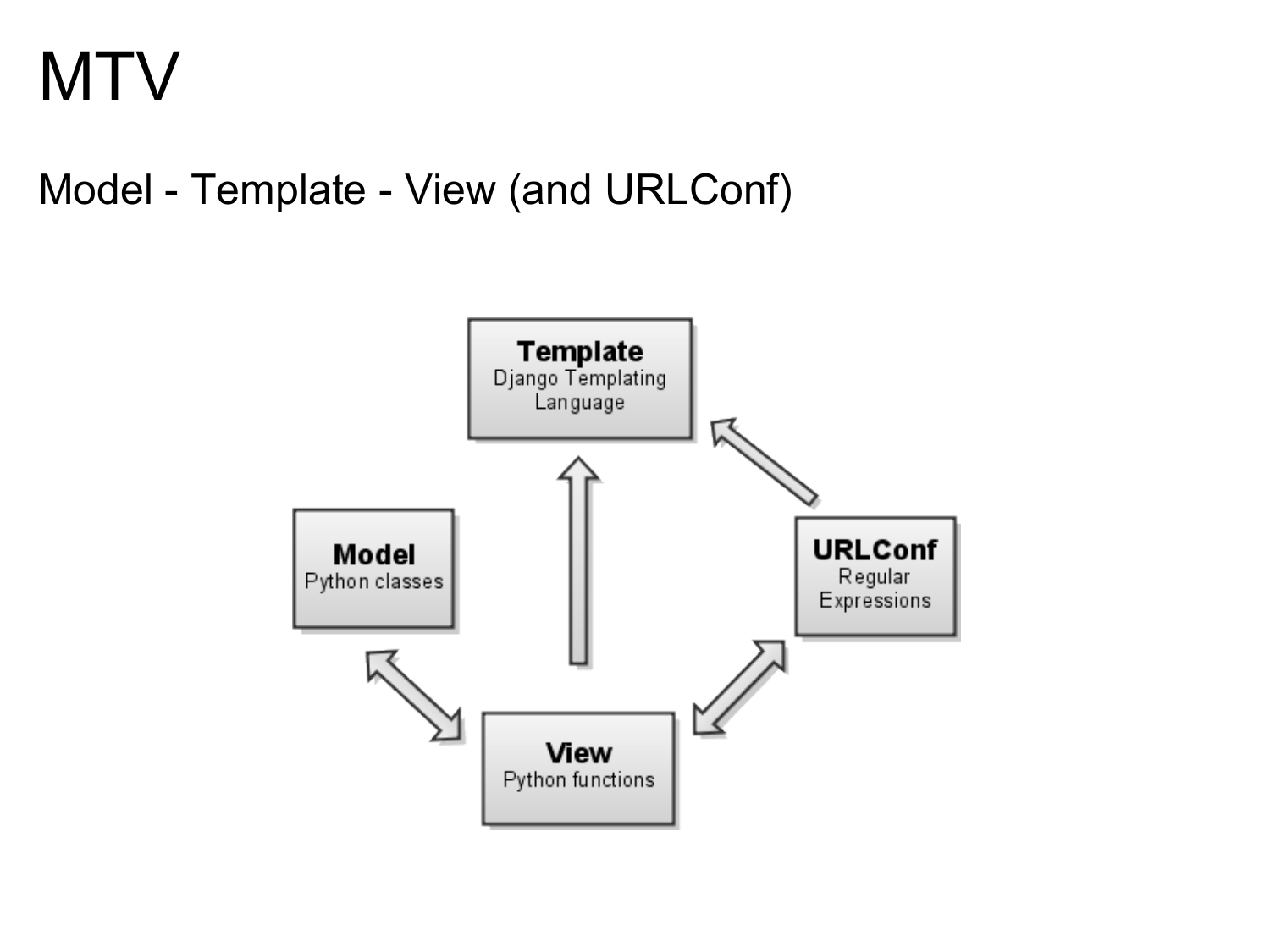#### Google Sites - Task List

#### **Task List**

| Add item | Customize this list           |                                                                        |                                                                                                      |                           | Showing 91 items          |
|----------|-------------------------------|------------------------------------------------------------------------|------------------------------------------------------------------------------------------------------|---------------------------|---------------------------|
| Owner    | Category                      | Description                                                            | Resolution                                                                                           | <b>Completion Date</b>    | <b>Milestone Target</b>   |
| Sort +   | Sort $\overline{\phantom{a}}$ | Sort $\blacktriangledown$                                              | Sort $\overline{\phantom{a}}$                                                                        | Sort $\blacktriangledown$ | Sort $\blacktriangledown$ |
| Anj      | CSS                           | Tab Navigation from<br>listamatic                                      |                                                                                                      |                           | 3                         |
| Anj      | CSS                           | jQuery Image rotator of<br>new public layout                           |                                                                                                      |                           | 3                         |
| Anj      | Views                         | Advanced Searching                                                     |                                                                                                      |                           | 3                         |
| Anj      | Admin                         | Add city to multiple select<br>display of tbllocations                 | In models change def<br>_unicode_(self):                                                             | June 16, 2009             | 2                         |
| Anj      | Admin                         | Add middlename and<br>namesuffix to multiple<br>select of tblpartners  | In models change def<br>__unicode__(self):                                                           | June 16, 2009             | 2                         |
| Anj      | Admin                         | Change tibstructure filter<br>from entrydate to editdate               |                                                                                                      | June 16, 2009             | 2                         |
| Anj      | Admin                         | Add id # to tblstructures<br>browse list                               |                                                                                                      | June 16, 2009             | 2                         |
| Anj      | Admin                         | Add publication id number<br>to tblpublications browse                 |                                                                                                      | June 16, 2009             | 2                         |
| Anj      | DB Cleanup                    | CDM images need<br>scaling info added to the<br>url.                   | update tblimages set url $=$<br>(url    '&DMSCALE=80&<br>DMWIDTH=0&<br>DMHEIGHT=0&DMX=0&<br>$DMY=0'$ | June 22, 2009             | 2                         |
| Anj      | Models                        | Change<br>tblstructures:assessor#<br>from textfield to charfield       |                                                                                                      | June 16, 2009             | 2                         |
| Anj      | Models                        | Admin throws error about<br>datetime.date for tblpas                   | Change DateTimeField to<br>DateField                                                                 |                           | 2                         |
| Anj      | Models                        | structures do not show up<br>on admin or public<br>images detail page. | Added m2m Tblstructures June 19, 2009<br>field to Tblimages.                                         |                           | 2                         |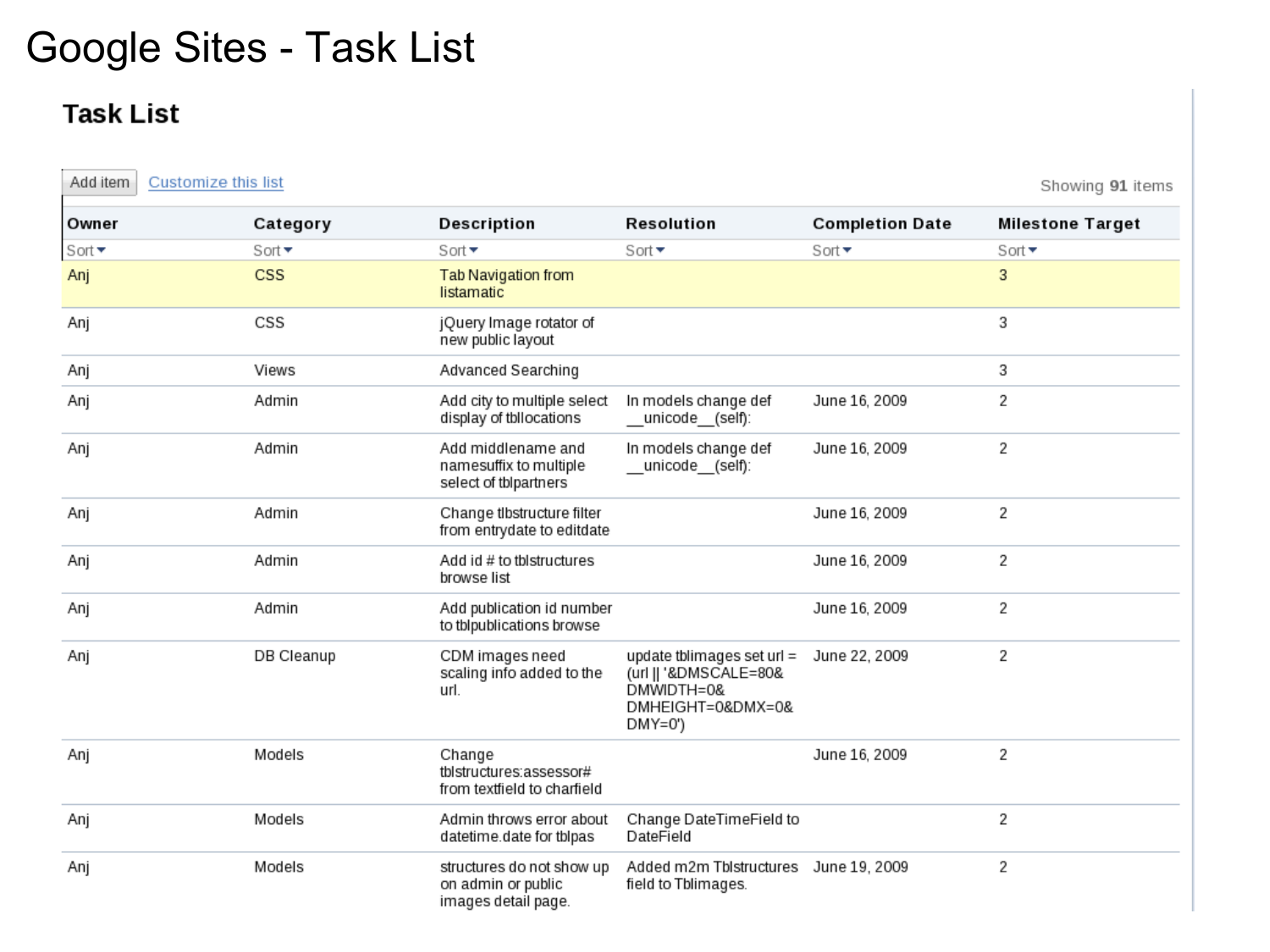### Creating the Models

- 1. Clean the existing database.
- 2. Run inspectdb creates models.py
- 3. Clean resulting models.py file.
- 4. Run syncdb creates rest of the db tables.

\$ python manage.py inspectdb > models.py

inspectdb is a Django tool that roughly translates an existing database into Django Models.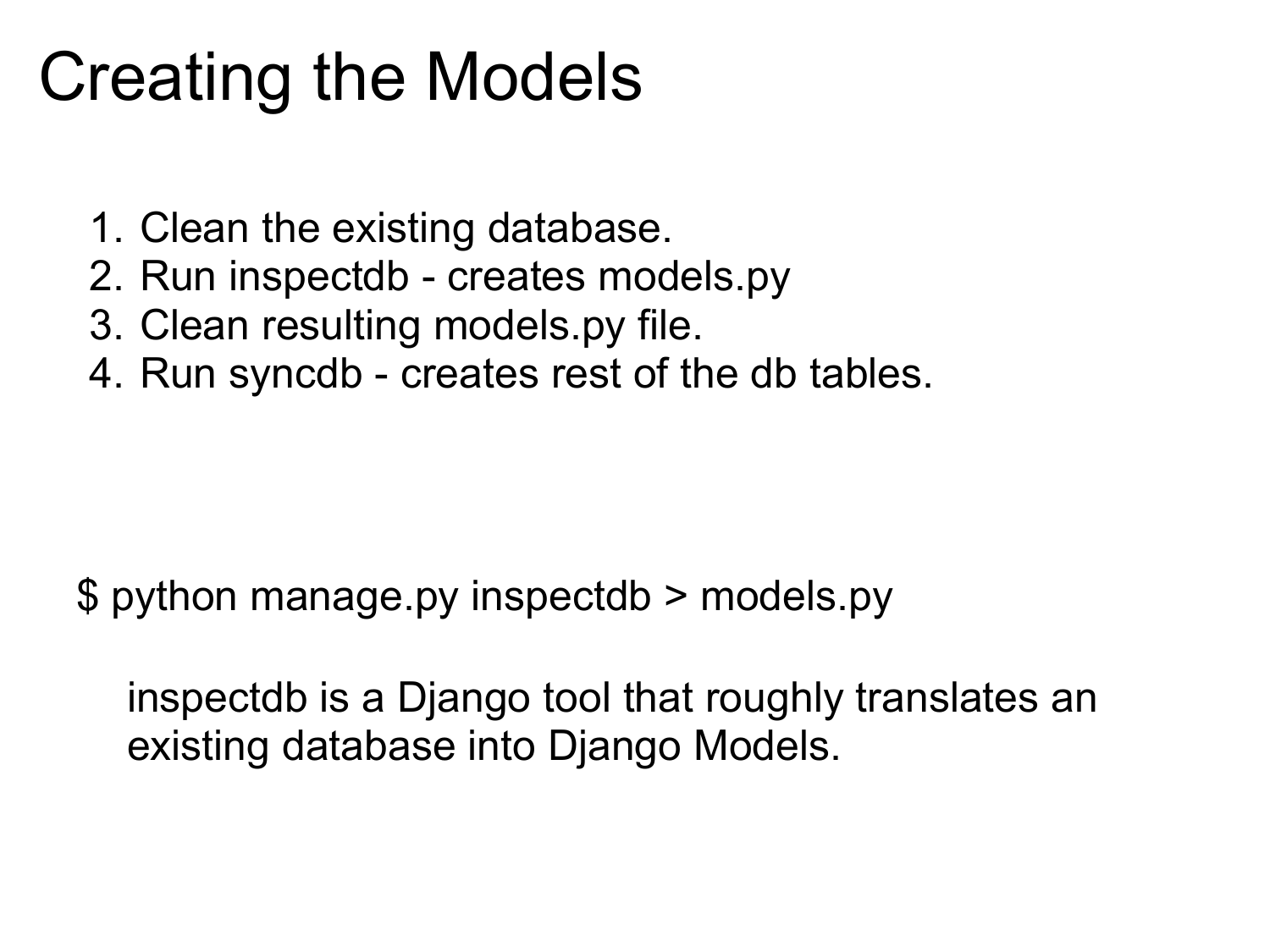### Cleaning up the Database

Before running inspectdb:

- 1. All Primary Keys are named 'id'.
- 2. All Foreign Keys are named '[tablename]\_id'
- 3. If using Postgresql, name all sequences: '[tablename] id\_seq'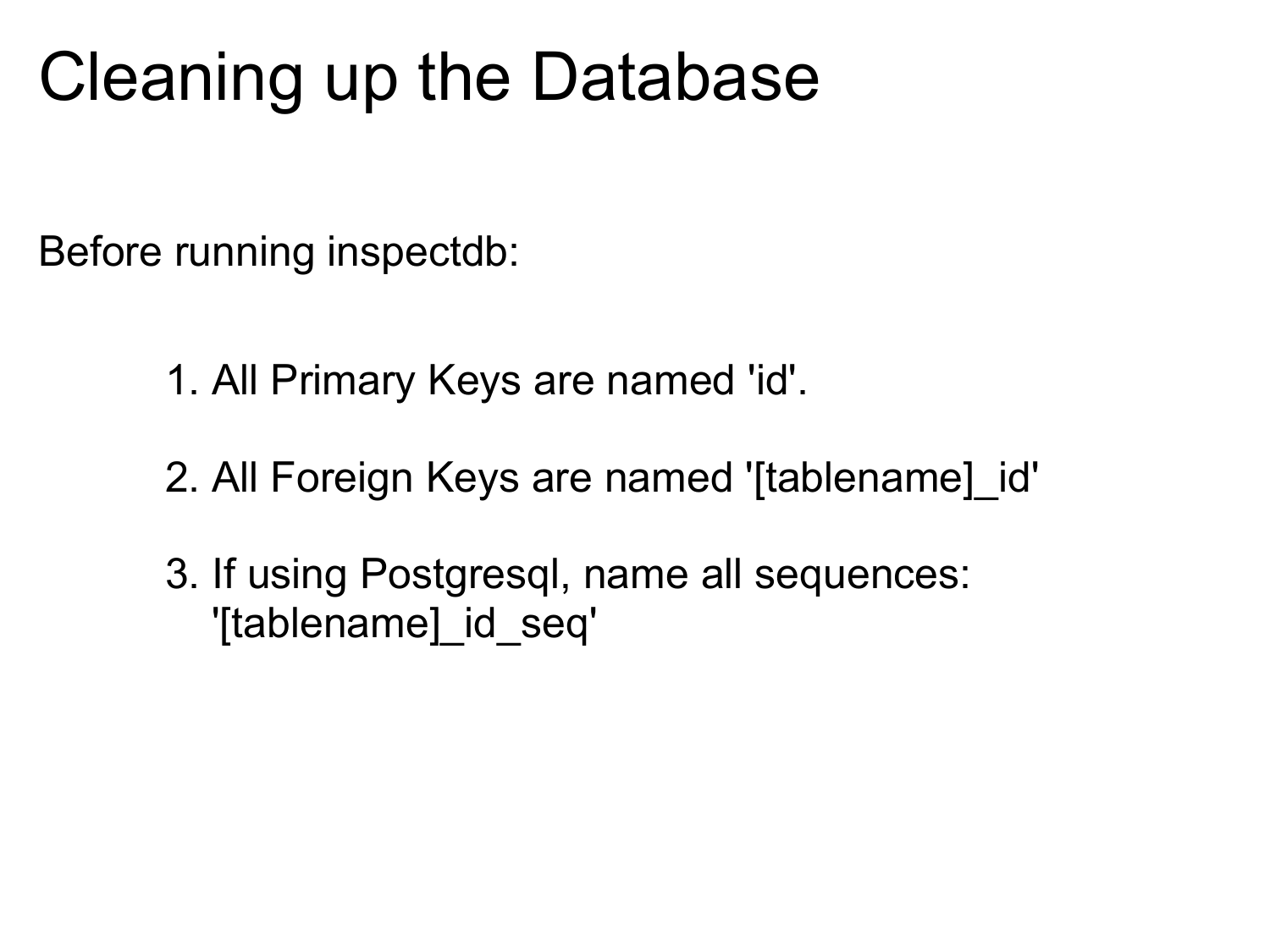## Cleaning up models.py

After running inspectdb:

1. PK field types from IntegerField to AutoField.

2. Re-Order Classes so FK's refer to Classes that already exist.

3. Add missing FK's and ManyToMany Fields.

As a general rule, place FK's in the Classes/Objects in which they will most logically be found.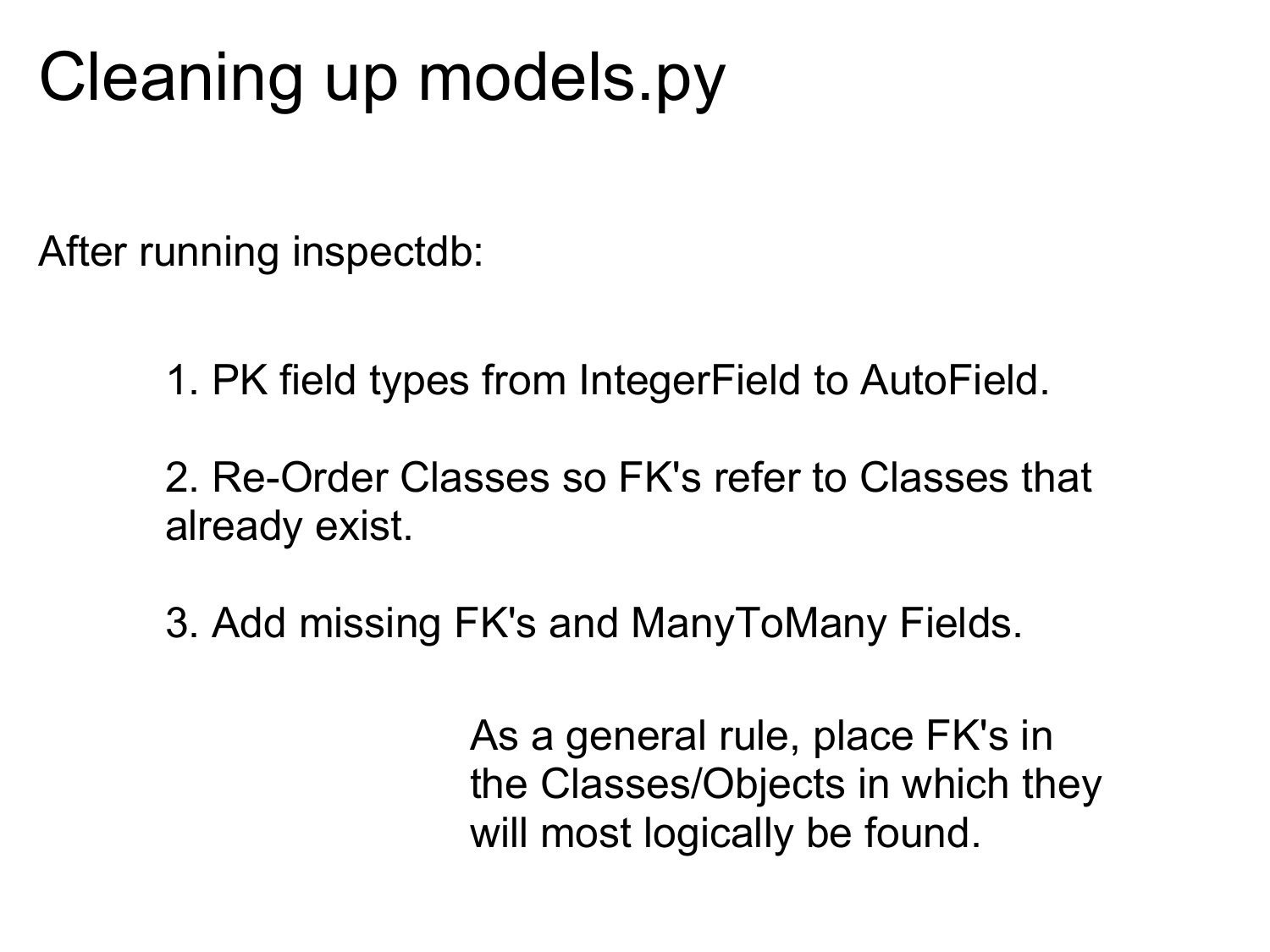because it creates all the CRUD for you.

Create - Detailed Record Form

Read - Browse List + Detailed Record

Update - Populated Detailed Record Form

Delete - Browse List + Delete Form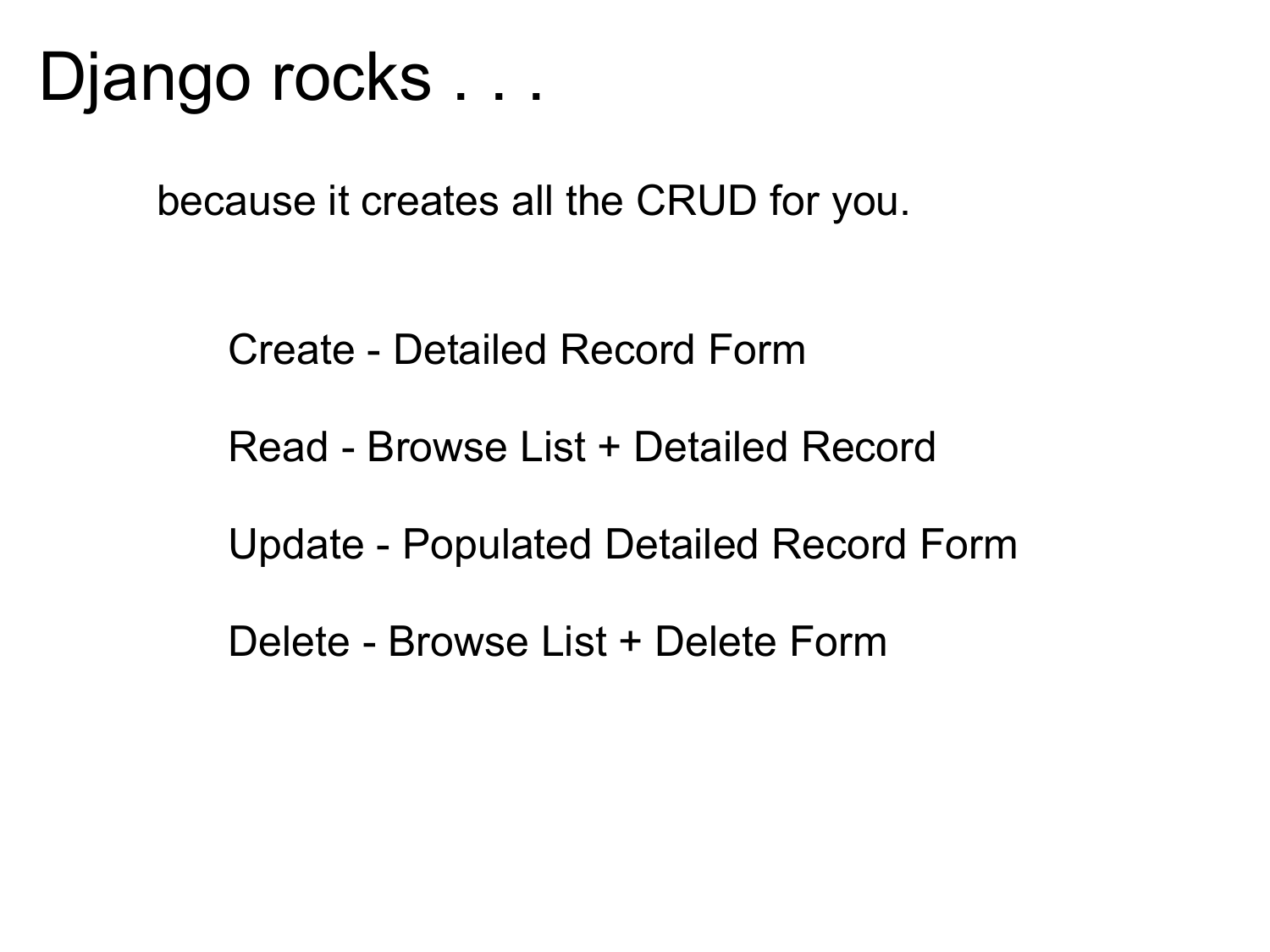# Setup CRUD interface

Install and configure the Administration module.

- 1. Edit settings.py to install.
- 2. Edit urls.py. Uncomment a couple of lines.
- 3. Create a file named admin.py

Django rocks because of this admin interface.

- Almost no programmer intervention needed.
- No Web developer or designer intervention needed.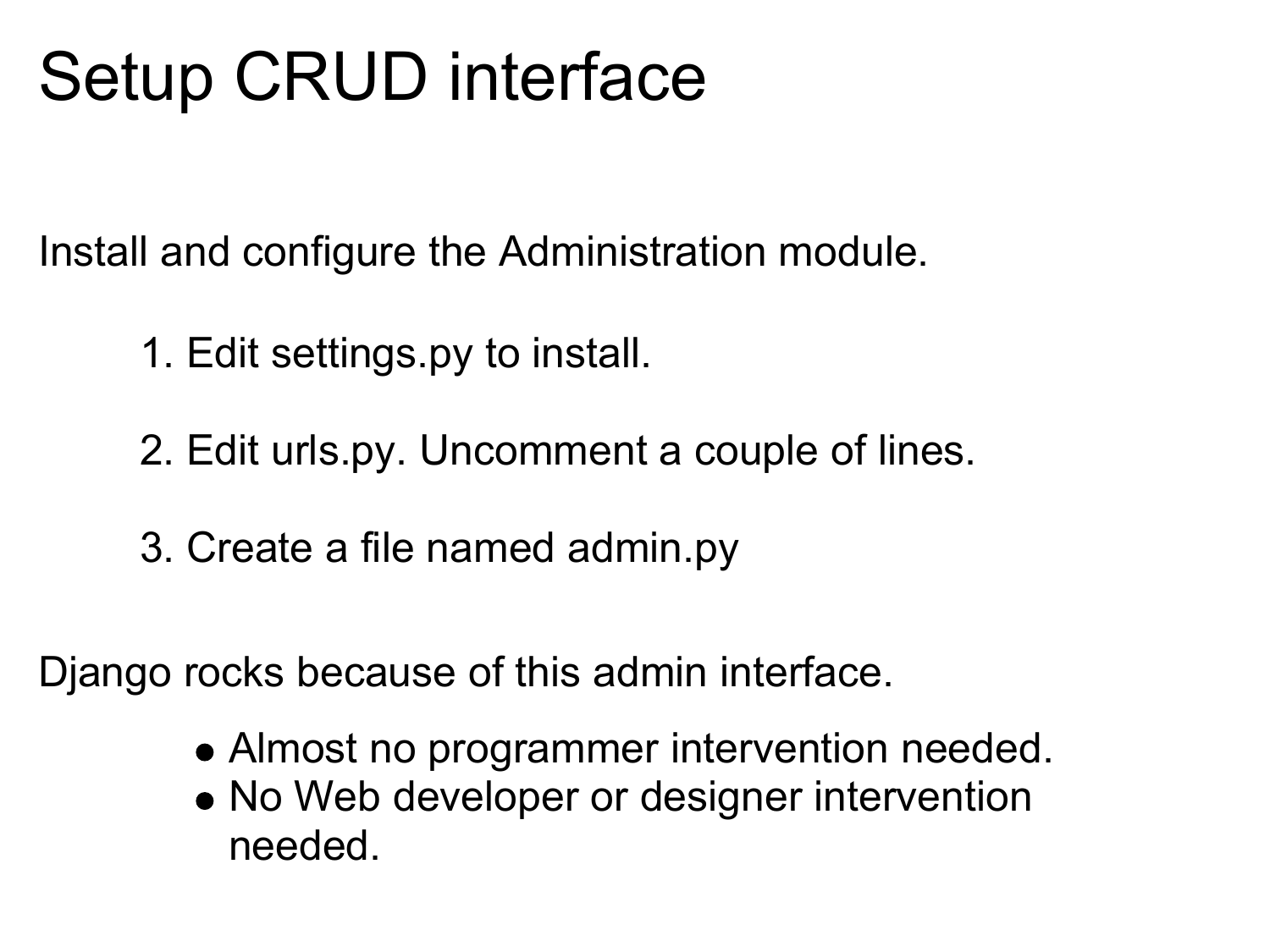### admin.py - Plain

admin.site.register(Architect)

\* Architect is the name of the Model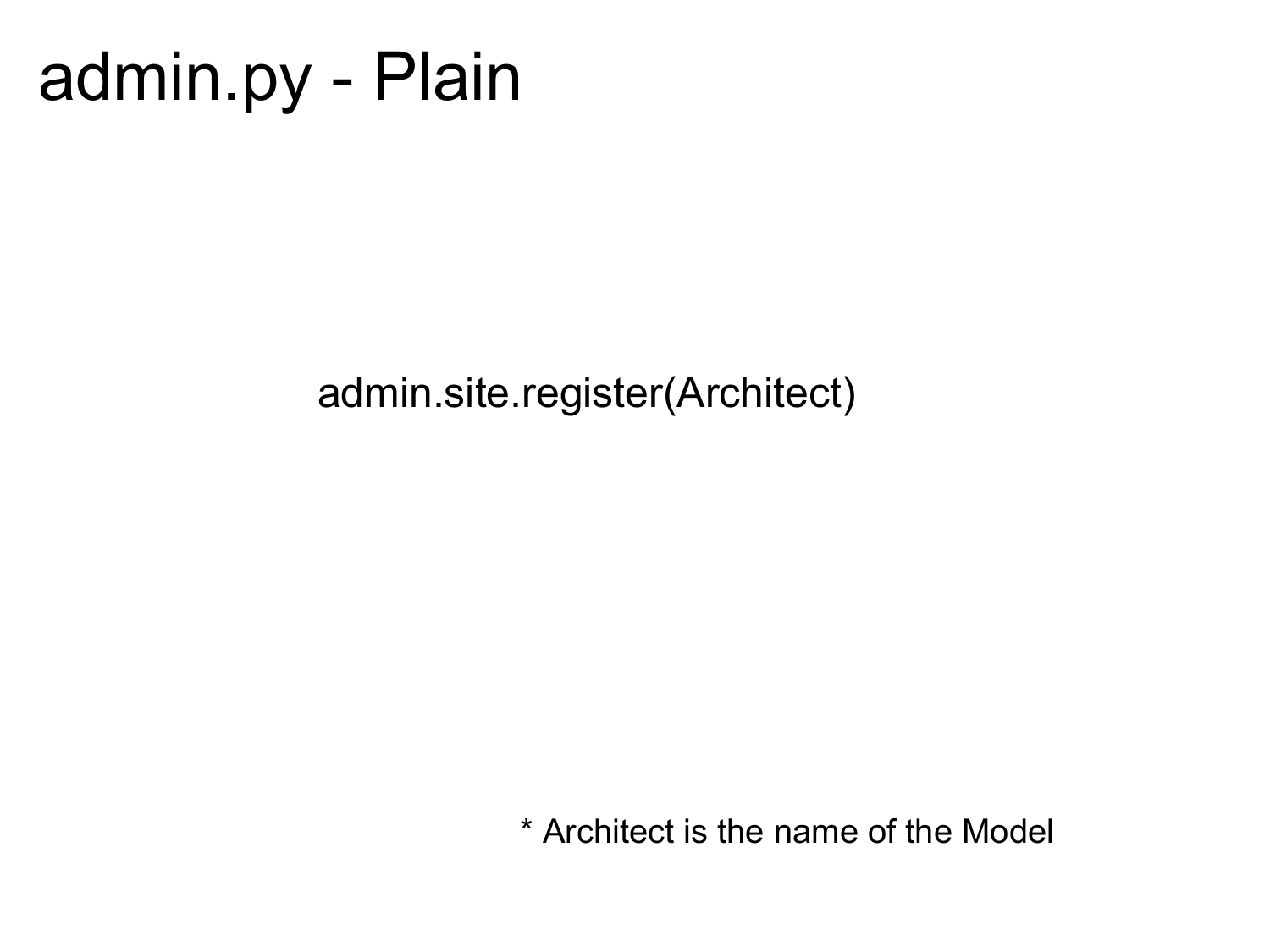#### Admin Module: Default Browse List

Home > Architect > Architects Select tblarchitects to change **Add tblarchitects**  $\vert \mathbf{v} \vert$ Go Action: Tblarchitects П Aagard, A. James, (1070)  $\Box$ Aalto, Alvar, (3330)  $\Box$ Aandahl, Frederick, Sr. (1546) L Aarons, , (1071) □ Abam, , None (4471) П Abbott, Edward, (3850) □ Abbott, Lewis B., (849) □  $\ddot{\phantom{1}}$ Abe, , (1072) П Abel, Ib Christian, (1074) П Abeles, Nicholas, (1075) □ Abell, Thornton Montaigne, None (313) □ Abend, William M., (1076) □  $\Box$ Aberle, Daniel, (450) Abey, Kaz, None (5070) П Abraham, Raimund, (1031) П  $\Box$ Abrahamian, , (1079)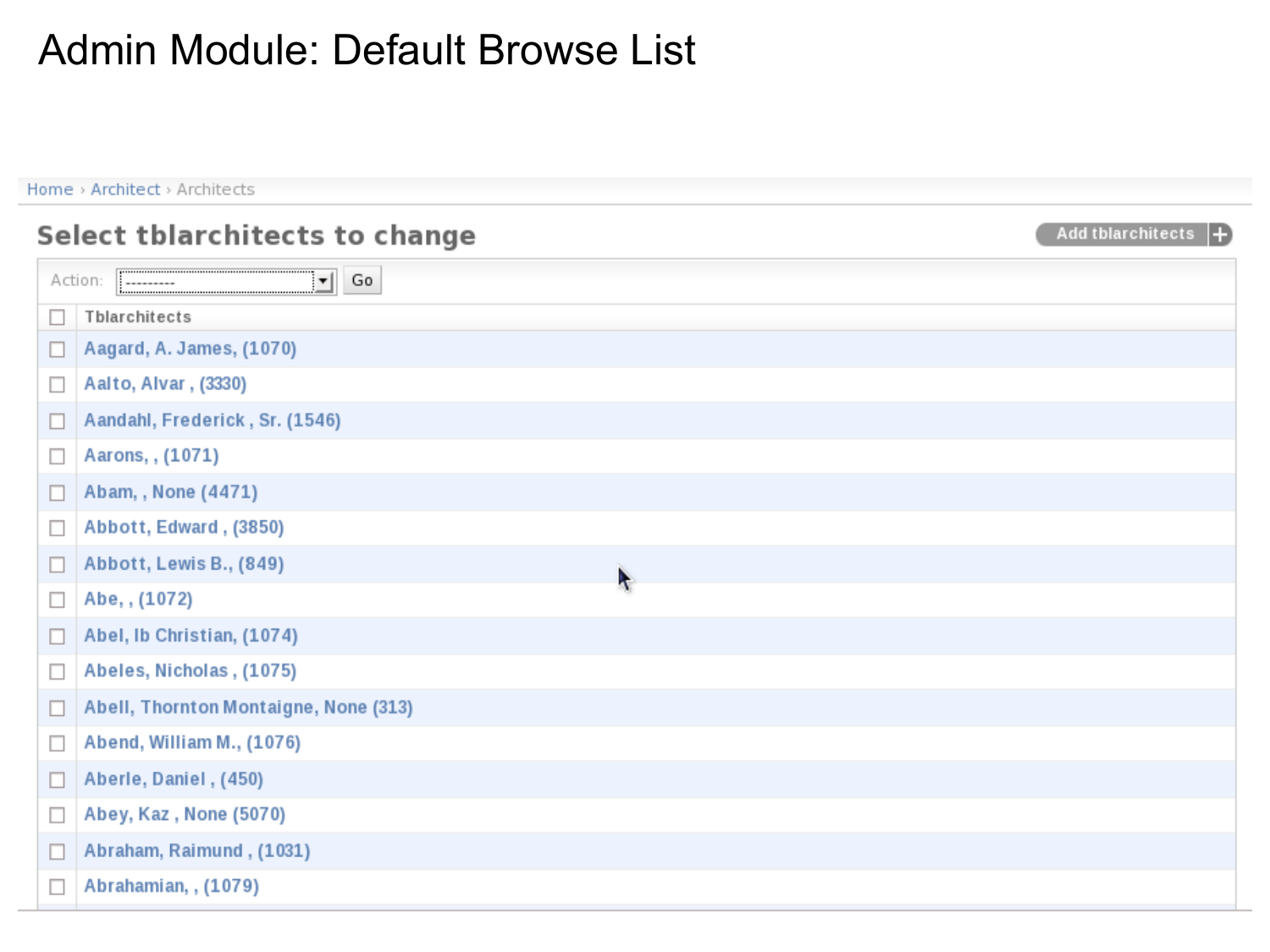# admin.py - Fancy

```
class ArchitectAdmin(admin.ModelAdmin):
   search_fields = ['lastname', 'firstname']
   list_display = ('lastname', 'firstname', 'middlename', 
                    'occupation')
   ordering = ('lastname', 'firstname')
  list filter = ('entrydate', 'nationality', 'occupation')
```
admin.site.register(Architect, ArchitectAdmin)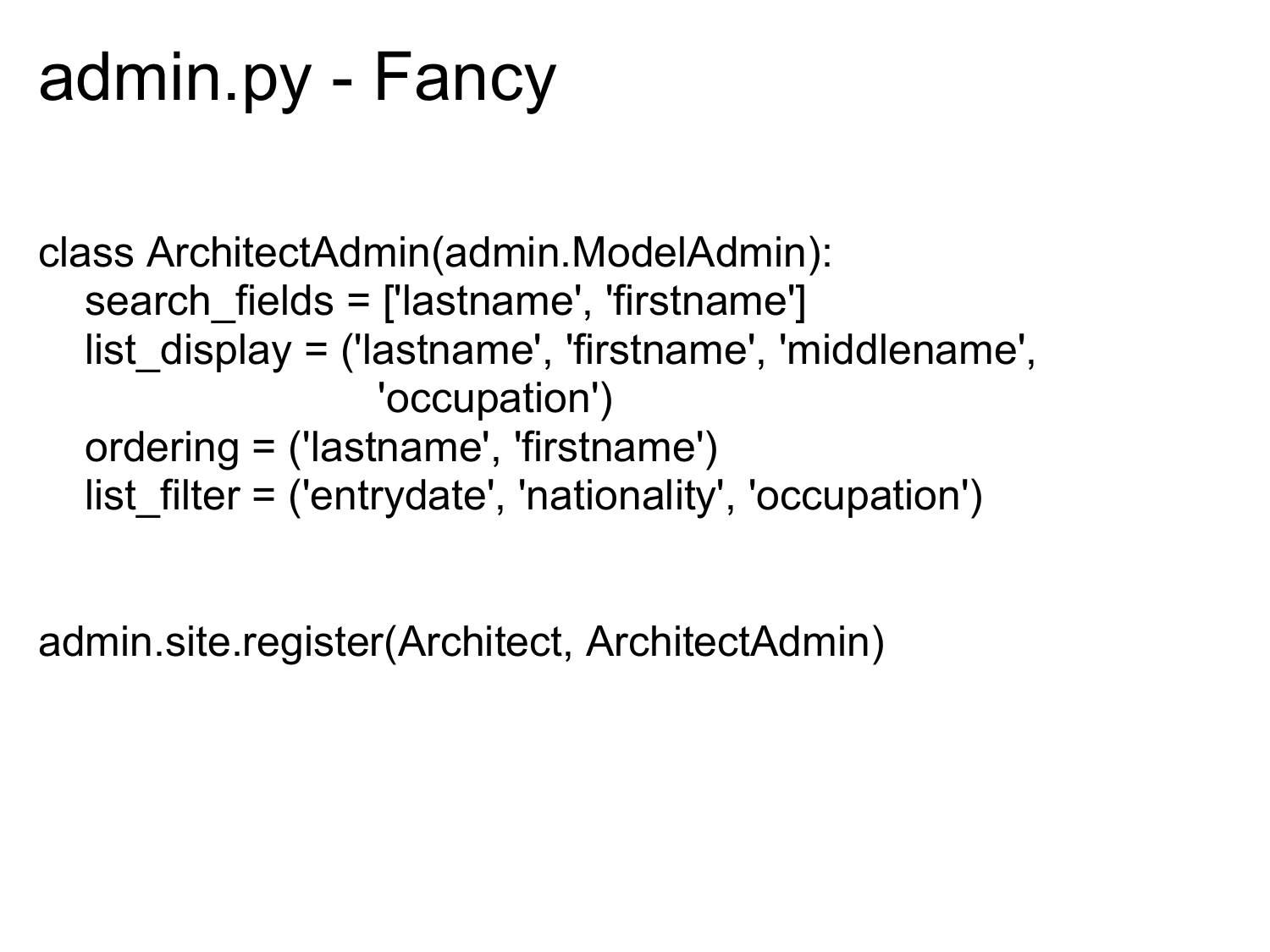#### Admin Module: Fancy Browse List

Home > Architect > Architects

|                                |                                 |               |                 |                     | л.                                   |
|--------------------------------|---------------------------------|---------------|-----------------|---------------------|--------------------------------------|
| Select tblarchitects to change |                                 |               |                 |                     | Add tblarchitects $\left  + \right>$ |
| $\alpha$                       |                                 |               |                 | Search              | Filter                               |
|                                | Action:<br>---------            |               | $\mathbf{I}$ Go |                     | By entrydate<br>Any date             |
|                                | Lastname<br>$\overline{\nabla}$ | Firstname     | Middlename      | Occupation          | Today                                |
| $\Box$                         | Aagard                          | А.            | James           | Architect           | Past 7 days<br>This month            |
| $\Box$                         | Aalto                           | Alvar         |                 | Architect           | This year                            |
| □                              | Aandahl                         | Frederick     |                 | Architect           | By nationality                       |
| $\Box$                         | Aarons                          |               |                 | Architect           | All                                  |
|                                |                                 |               |                 |                     | Australia                            |
|                                | Abam                            |               |                 | Engineer            | Australia/US                         |
| $\Box$                         | Abbott                          | Edward        |                 | Architect           | Austria                              |
| $\Box$                         | Abbott                          | Lewis         | В.              | Architect           | Austria/US<br>Brazil                 |
|                                |                                 |               |                 |                     | Canada                               |
| $\Box$                         | Abe                             |               |                 | Architect           | Canada/US                            |
| $\Box$                         | Abel                            | $\mathsf{lb}$ | Christian       | Architect           | China                                |
| $\Box$                         | <b>Abeles</b>                   | Nicholas      |                 | Architect           | China/US                             |
|                                |                                 |               |                 |                     | Croatia/US                           |
| $\Box$                         | Abell                           | Thornton      | Montaigne       | Architect           | Cuba                                 |
| $\Box$                         | Abend                           | William       | M.              | Architect           | Czech Republic                       |
|                                |                                 |               |                 |                     | Denmark/US                           |
| $\Box$                         | Aberle                          | Daniel        |                 | Architect           | Estonia/US                           |
| $\Box$                         | Abey                            | Kaz           |                 | Landscape Architect | France                               |
|                                |                                 |               |                 |                     | France/US                            |
|                                | Abraham                         | Raimund       |                 | Architect           | Germany                              |

N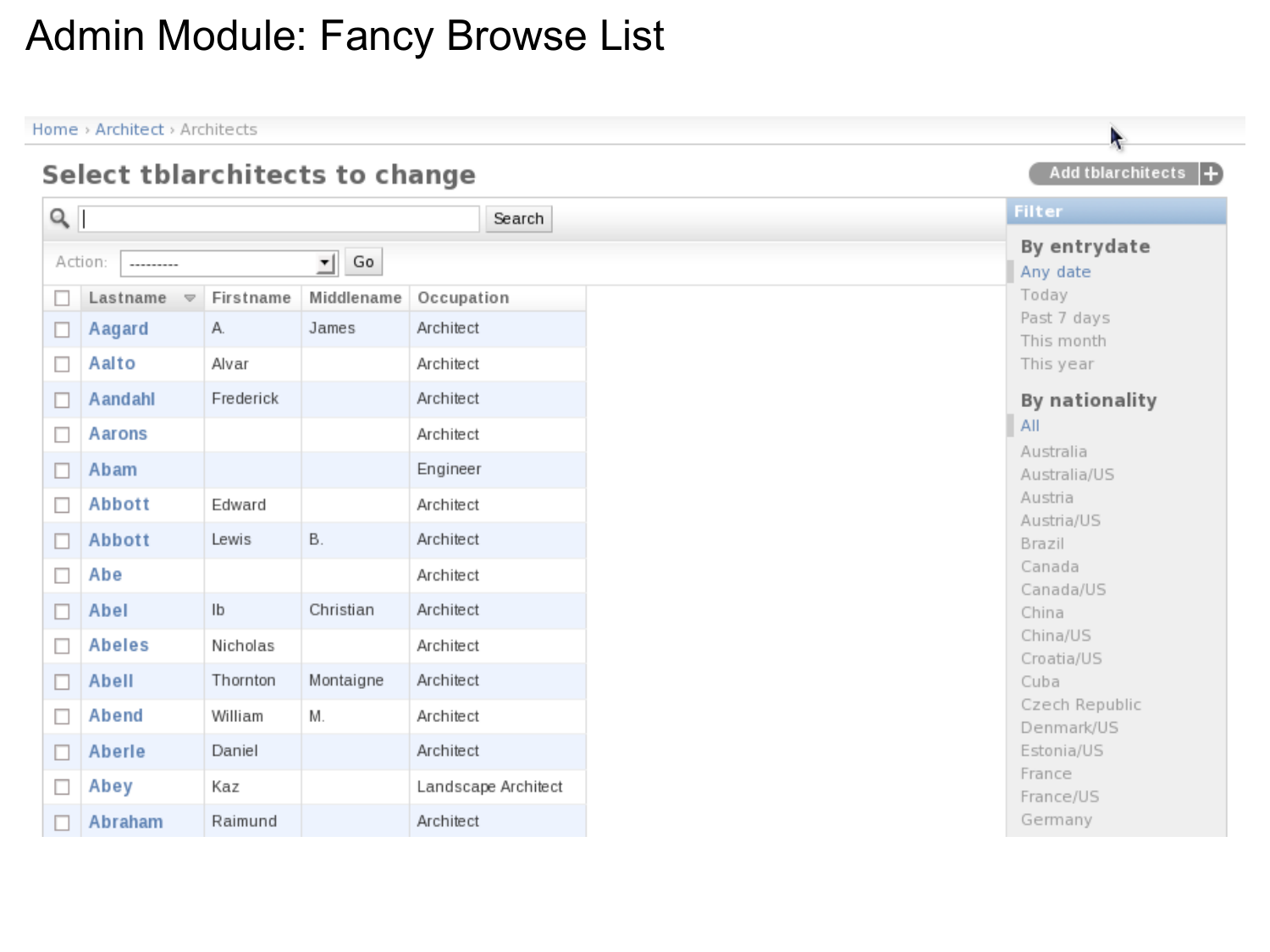## Creating Public Views

Generic Views "provide easy interfaces to perform the most common tasks developers encounter."

1. Redirect to a different page or render a given template.

2. List and Detail pages for objects.

3. Present date-based objects in year/month/day archive pages, associated detail, and "latest" pages.

http://www.djangobook.com.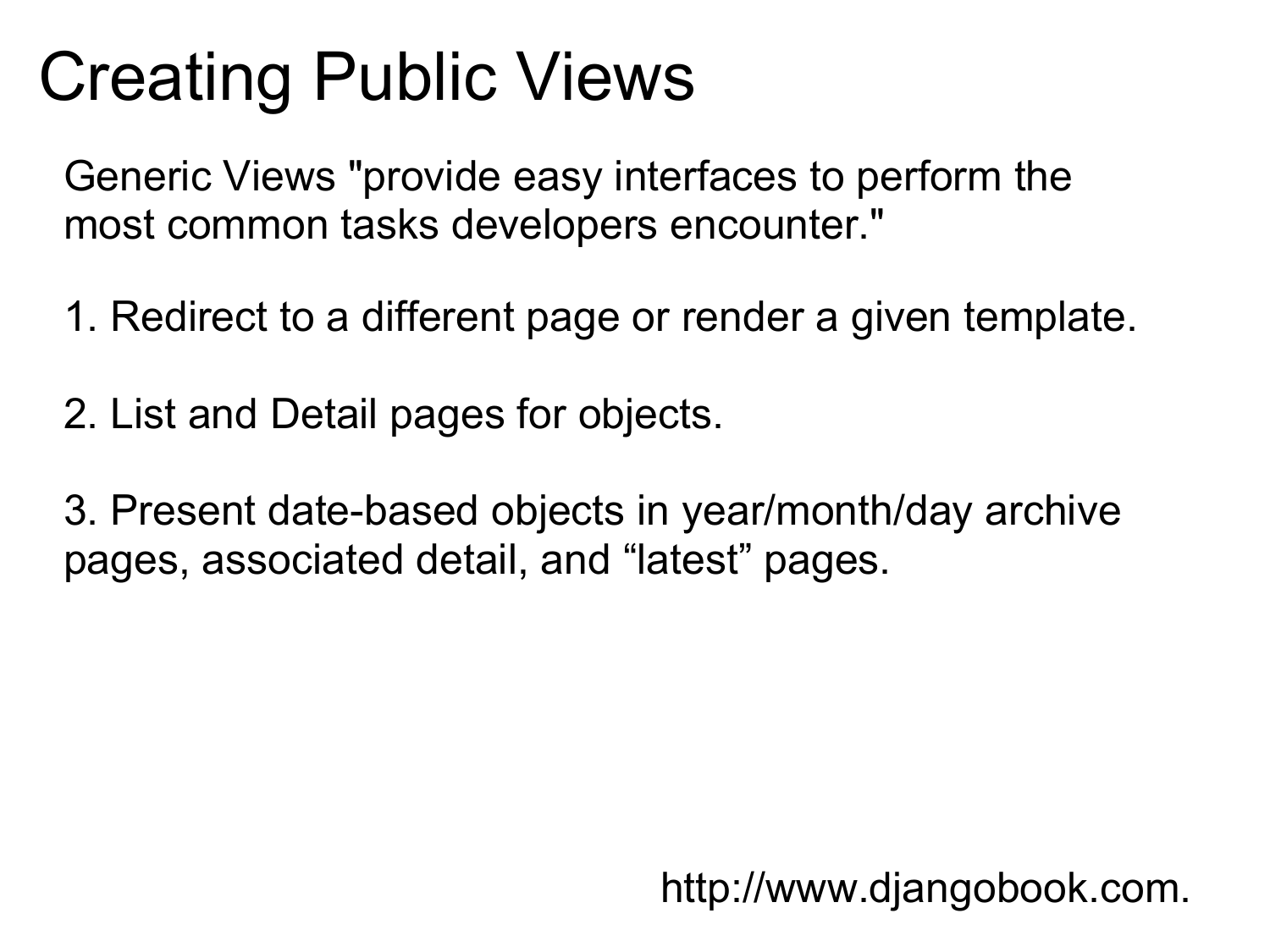### Example of simple Generic View

```
architect_list_info = {
   'queryset': Architect.objects.all(),
    }
```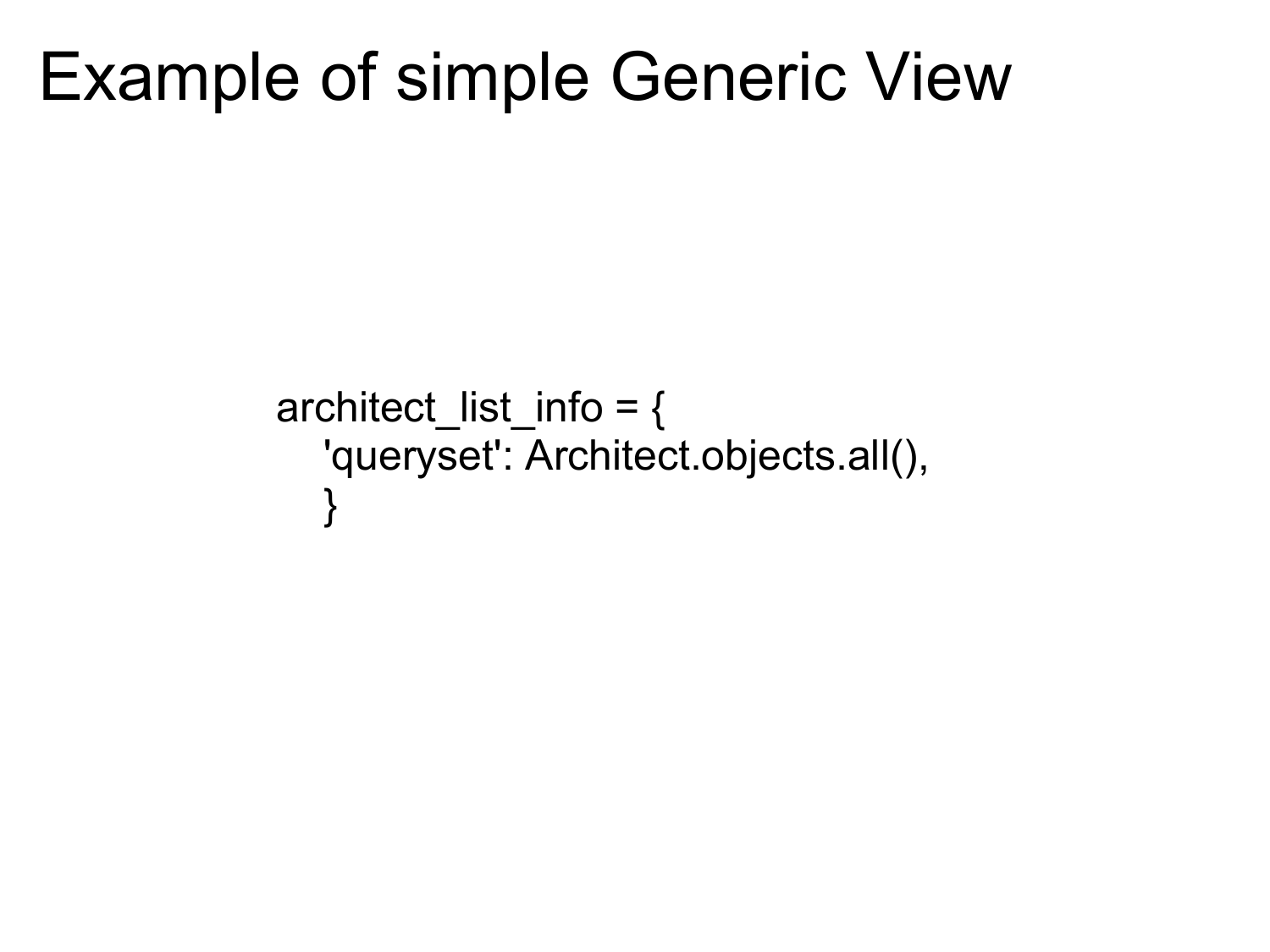#### Detailed Record View



### Pacific Coast Architecture Database (PCAD)

| Architects          | <b>Architects</b>      | ł,                                                                                                                                                                                    |
|---------------------|------------------------|---------------------------------------------------------------------------------------------------------------------------------------------------------------------------------------|
| <b>Structures</b>   | <b>Adler, Jonathan</b> |                                                                                                                                                                                       |
| Images              |                        | ID: 4903                                                                                                                                                                              |
| Partners            |                        | <b>Full Name: Jonathan Adler</b>                                                                                                                                                      |
| <b>Exhibits</b>     |                        | <b>Occupation: Interior Designer</b>                                                                                                                                                  |
| <b>Publications</b> | Information:           | Biographical Work History: Principal, Jonathan Adler Enterprises, LLC, New York, NY.                                                                                                  |
|                     |                        | <b>Countries: United States</b>                                                                                                                                                       |
|                     |                        | <b>Structures: 2133 Fillmore Street Store, San Francisco, CA - (11857)</b><br>8125 Melrose Avenue Store, Los Angeles, CA - (11856)<br>Parker Palm Springs, Palm Springs, CA - (11855) |
|                     |                        | Partners: Adler, Jonathan, Enterprises, LLC (3619)                                                                                                                                    |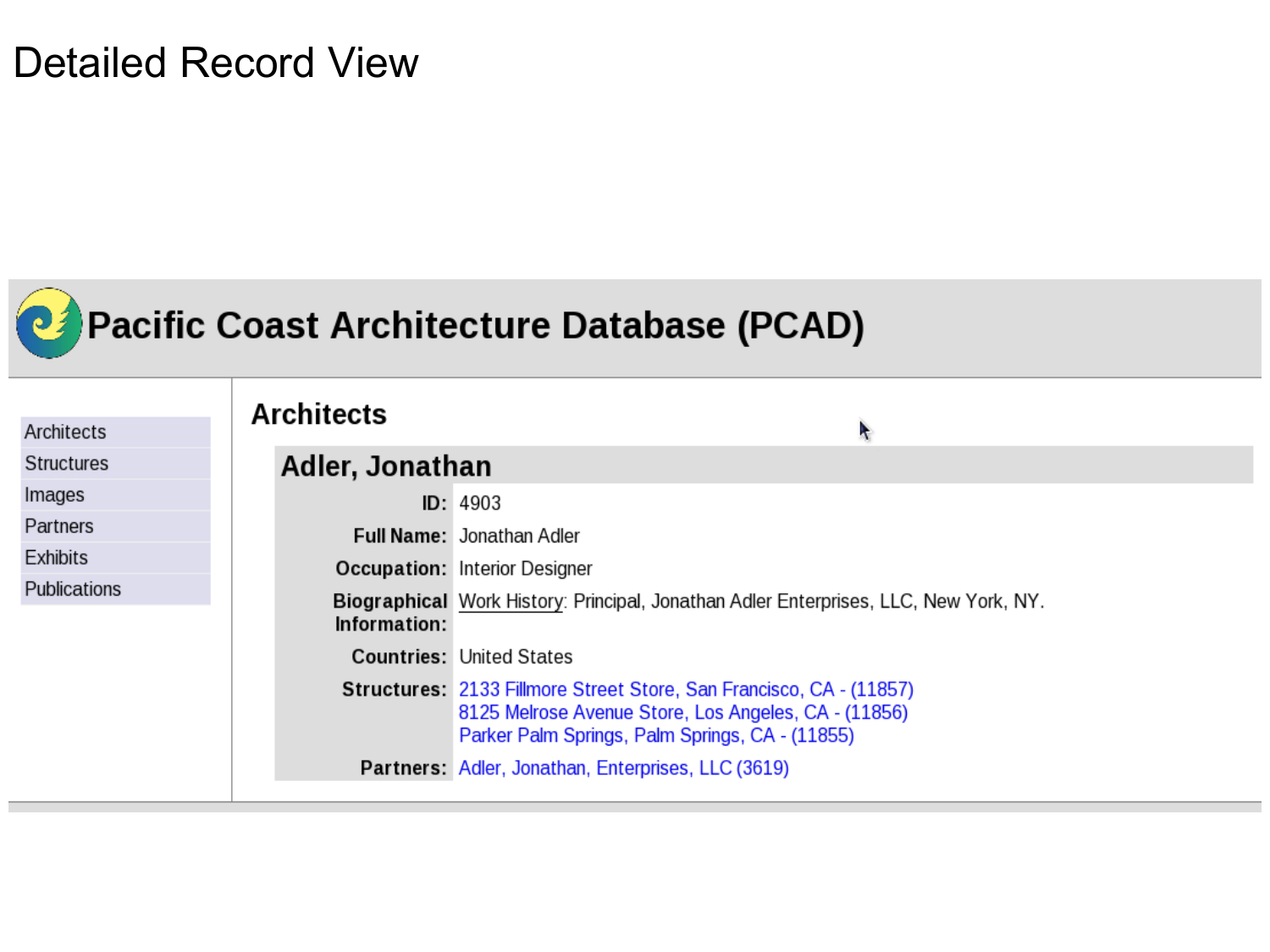### Extended Generic View Bonus

Addable parameters to Generic Views.

allow\_empty context\_processors extra\_context mimetype paginate\_by queryset template loader template\_name template object name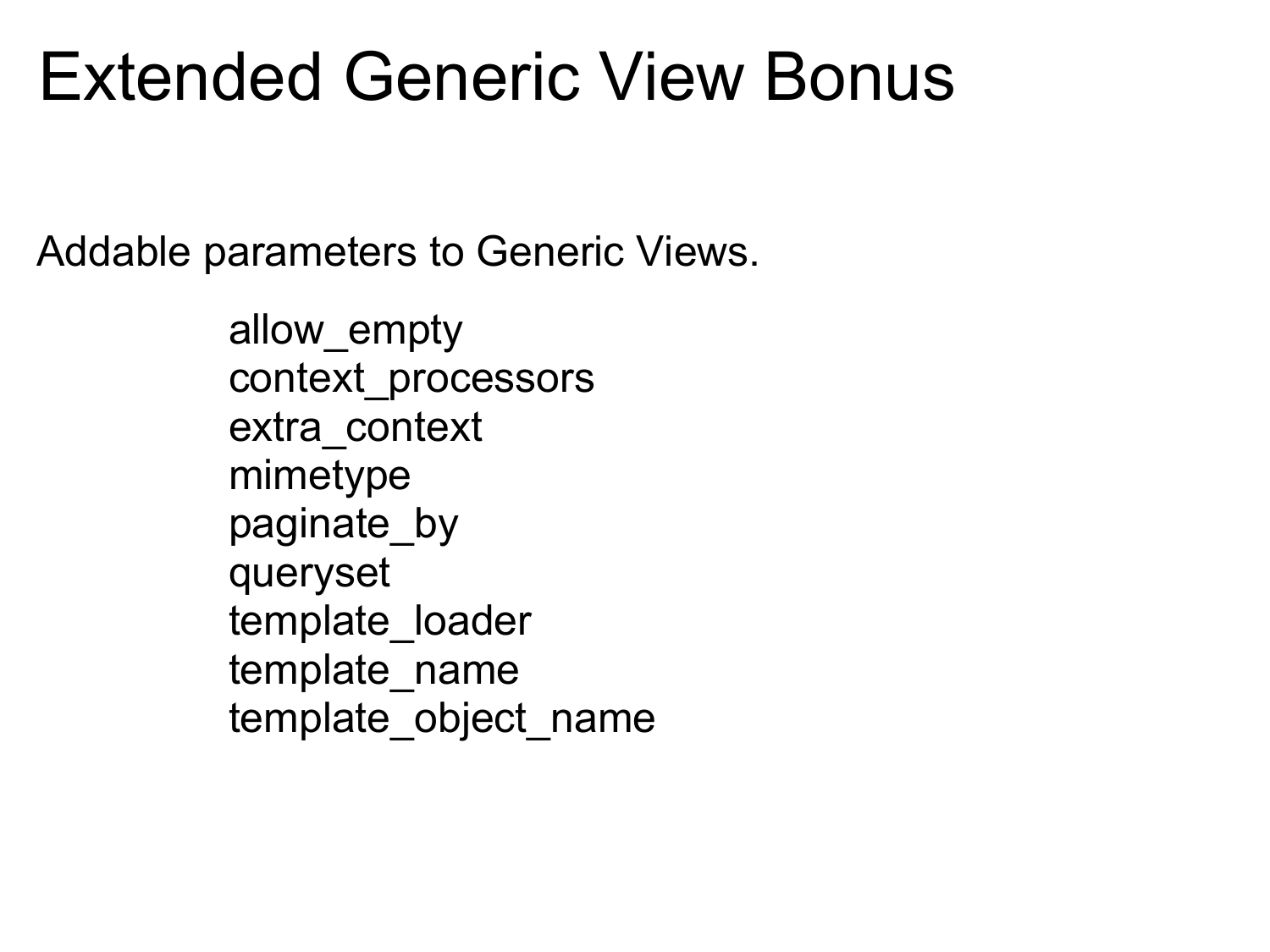### Example of extended Generic View

```
architect_list_info = \{ 'queryset': Architect.objects.all(),
  'paginate by': 50,
  'extra_context': {'alphabet': map(chr, range(65, 91))}
   }
```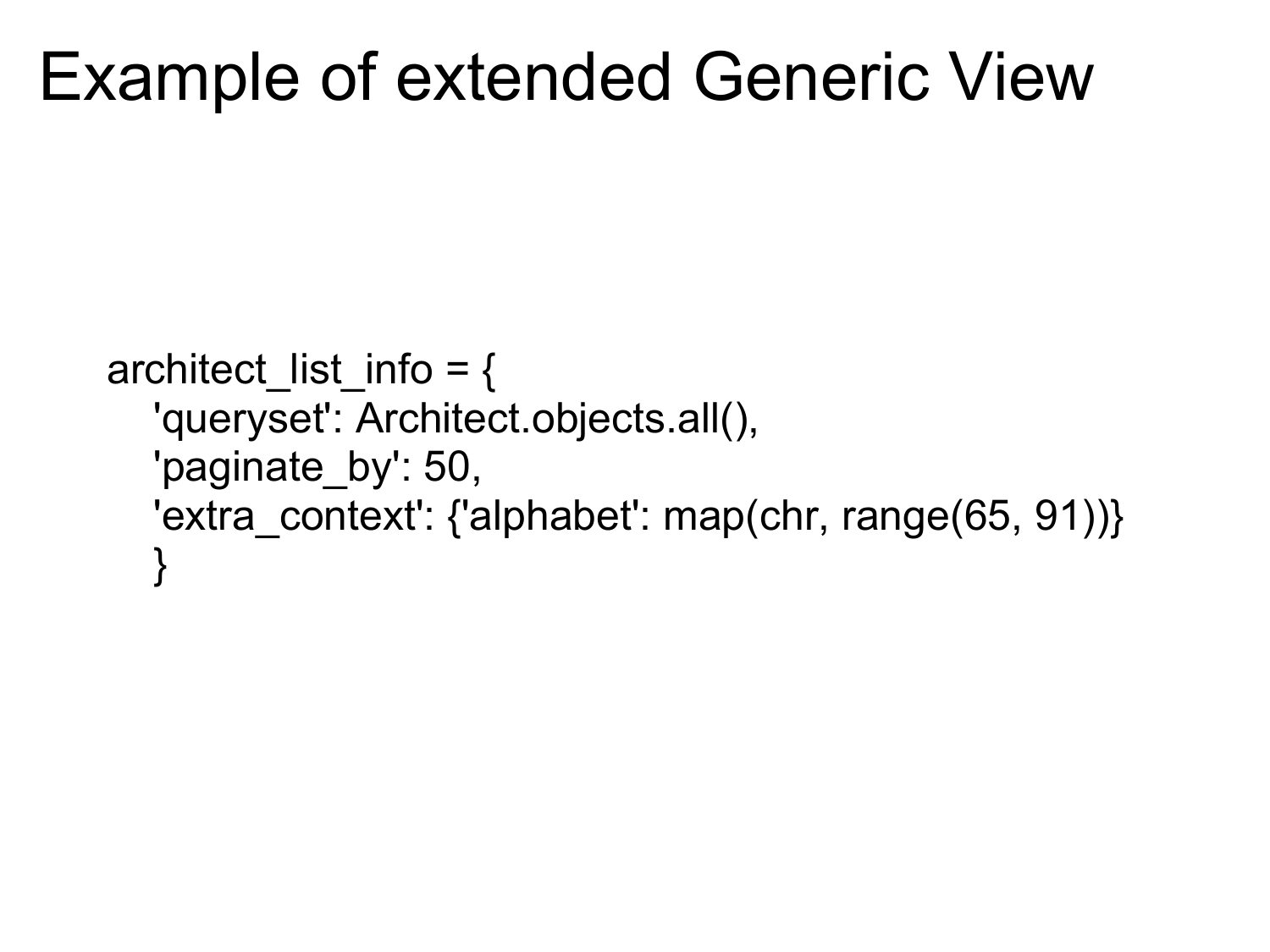#### Browse List w/extended Generic View Goodness

### Pacific Coast Architecture Database (PCAD)

Architects

**Structures** 

Images

Partners

Exhibits

Publications



| <b>Architects</b>            |                             |                               |  |  |  |  |
|------------------------------|-----------------------------|-------------------------------|--|--|--|--|
| Keywords:                    | Search Architects           |                               |  |  |  |  |
| Aagard, A. James             | Abrahms, Nathaniel          | Adams, George J.              |  |  |  |  |
| Aalto, Alvar                 | Abramovitz, Maxwell         | Adams, Harold Wallace         |  |  |  |  |
| Aandahl, Frederick, Sr.      | Abrams, Ned Hyman           | Adams, Henry                  |  |  |  |  |
| Aarons,                      | Abramson, Trevor D.         | Adams, John W.                |  |  |  |  |
| Abam,                        | Absher, Daniel None         | <b>Adams, Leonard Delbert</b> |  |  |  |  |
| Abbott, Edward               | Absmeier, John Cecil        | Adams, Rik                    |  |  |  |  |
| Abbott, Lewis B.             | Achilles, Stephen           | Adams, Robert Allan           |  |  |  |  |
| Abe,                         | Acker, Arthur Lansing       | Adams, Steven None            |  |  |  |  |
| Abel, Ib Christian           | Ackerman, W. S.             | Adams, Virgil R.              |  |  |  |  |
| Abeles, Nicholas             | Ackey, Richard              | Adamson, Jim                  |  |  |  |  |
| Abell, Thornton Montaigne    | Ackley, Coburn E.           | Adatto, Richard               |  |  |  |  |
| Abend, William M.            | Ackley, Douglas W.          | <b>Adkison, Thomas Reed</b>   |  |  |  |  |
| Aberle, Daniel               | Acteson, Albert S.          | Adler, Dankmar                |  |  |  |  |
| Abey, Kaz                    | Adams, A. H.                | Adler, David                  |  |  |  |  |
| Abraham, Raimund             | Adams, Anne                 | Adler, Jonathan               |  |  |  |  |
| Abrahamian,                  | <b>Adams, Charles Gibbs</b> | Adolfson, Lawrence            |  |  |  |  |
| Abrahms,                     | Adams, Gary M.              |                               |  |  |  |  |
| D _ _ _ 4 _ <i>L</i> 4 O F . |                             |                               |  |  |  |  |

Page 1 of 105 pages. next page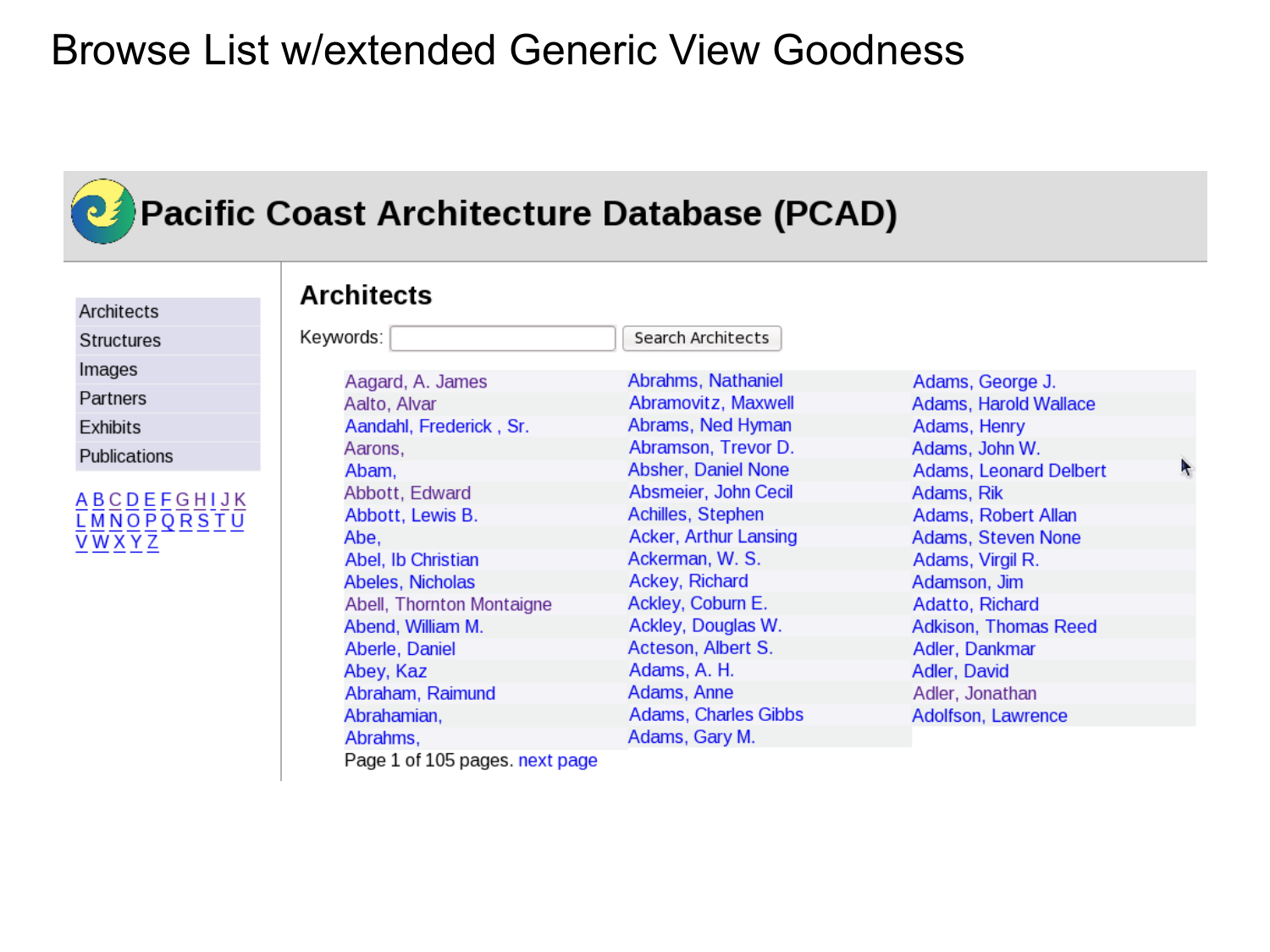### View example

def architects\_alpha\_list(request, alpha): architect alpha list = Architect.objects.filter(lastname startswith = alpha) return object\_list(request, queryset=architect\_alpha\_list, paginate\_by=50, extra\_context={'alphabet':map(chr, range(65, 91))})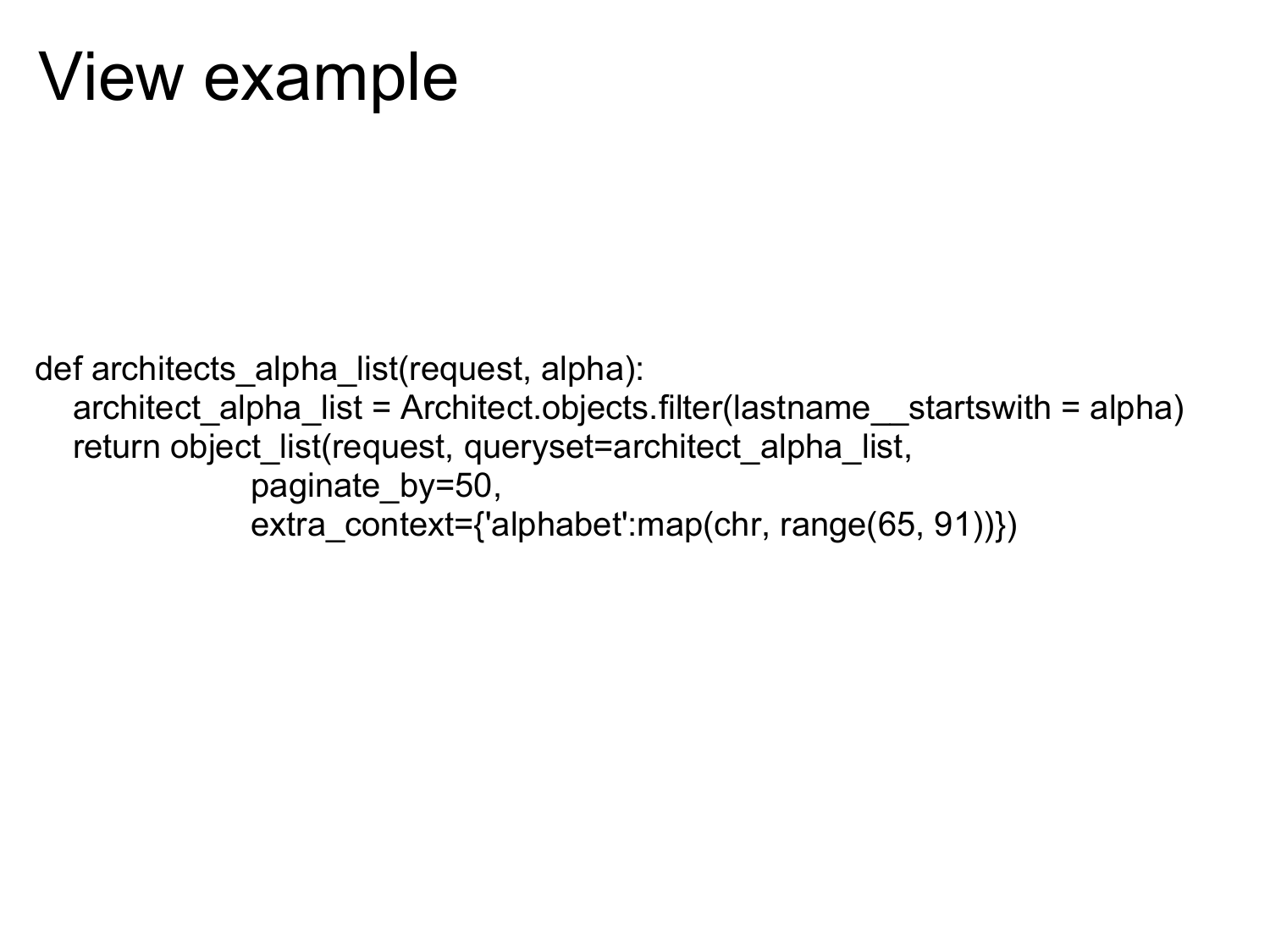because it provides Generic Views for Templates.

Browse Lists Detailed Records Pagination Easy customization

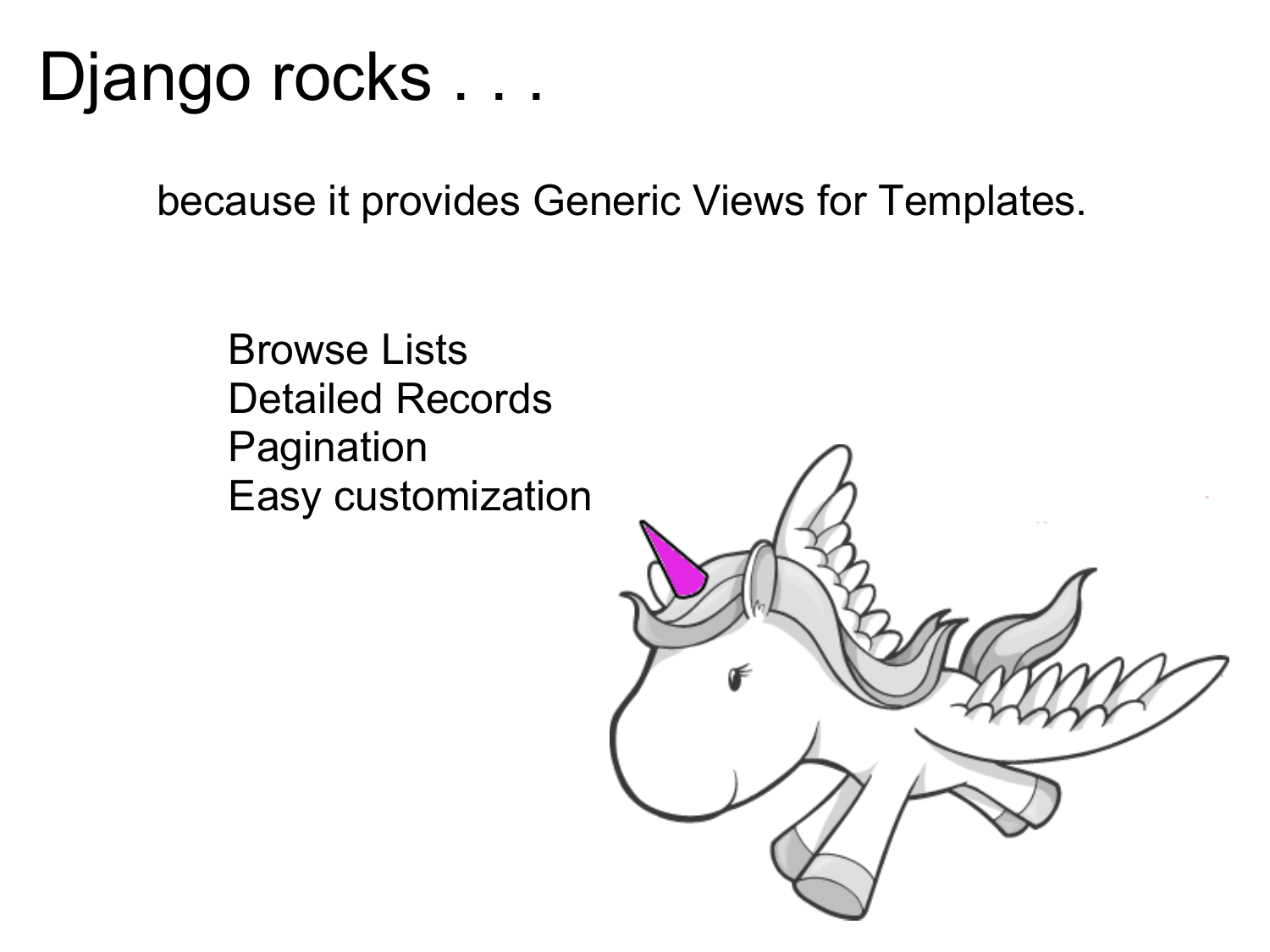### Create Public Pages: Templates

The Django templating language: HTML+

- 1. Recognizes all the basic HTML tags.
- 2. Allows for inclusions and extensions of templates.
- 3. Contains a large selection of built-in filters for modifying the output of variables and methods
- 4. Contains programmatic constructs for presentation, but is not actual python.

List cribbed from Jeff Croft.

<http://jeffcroft.com/blog/2007/jan/11/django-and-mtv/>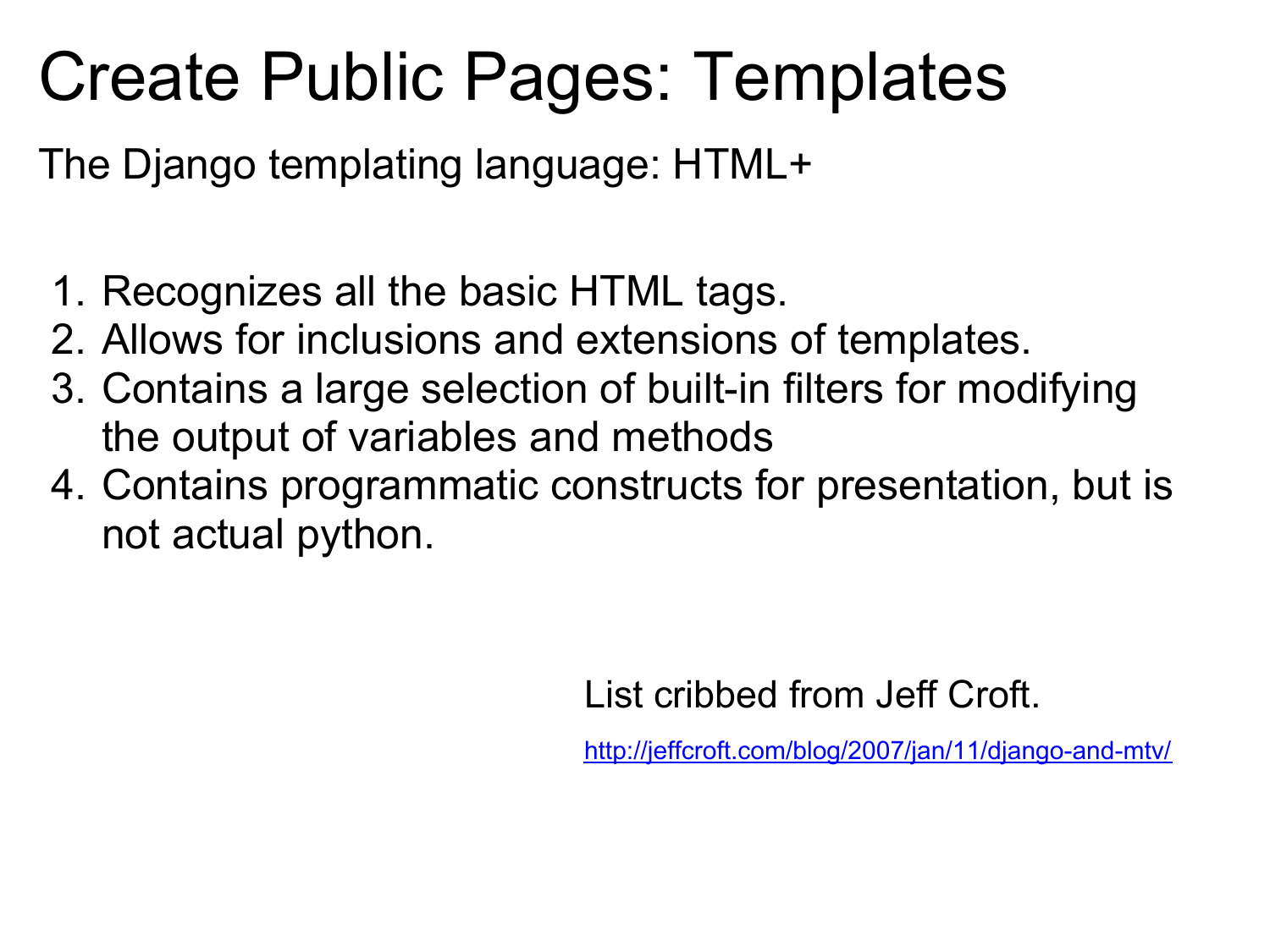# Django Template

{% extends 'base.html' %}

```
{% block extrahead %}
<script src="/path/to/query.js" type="text/javascript"></script>
{% endblock %}
```
{% block title %}PCAD{% endblock %}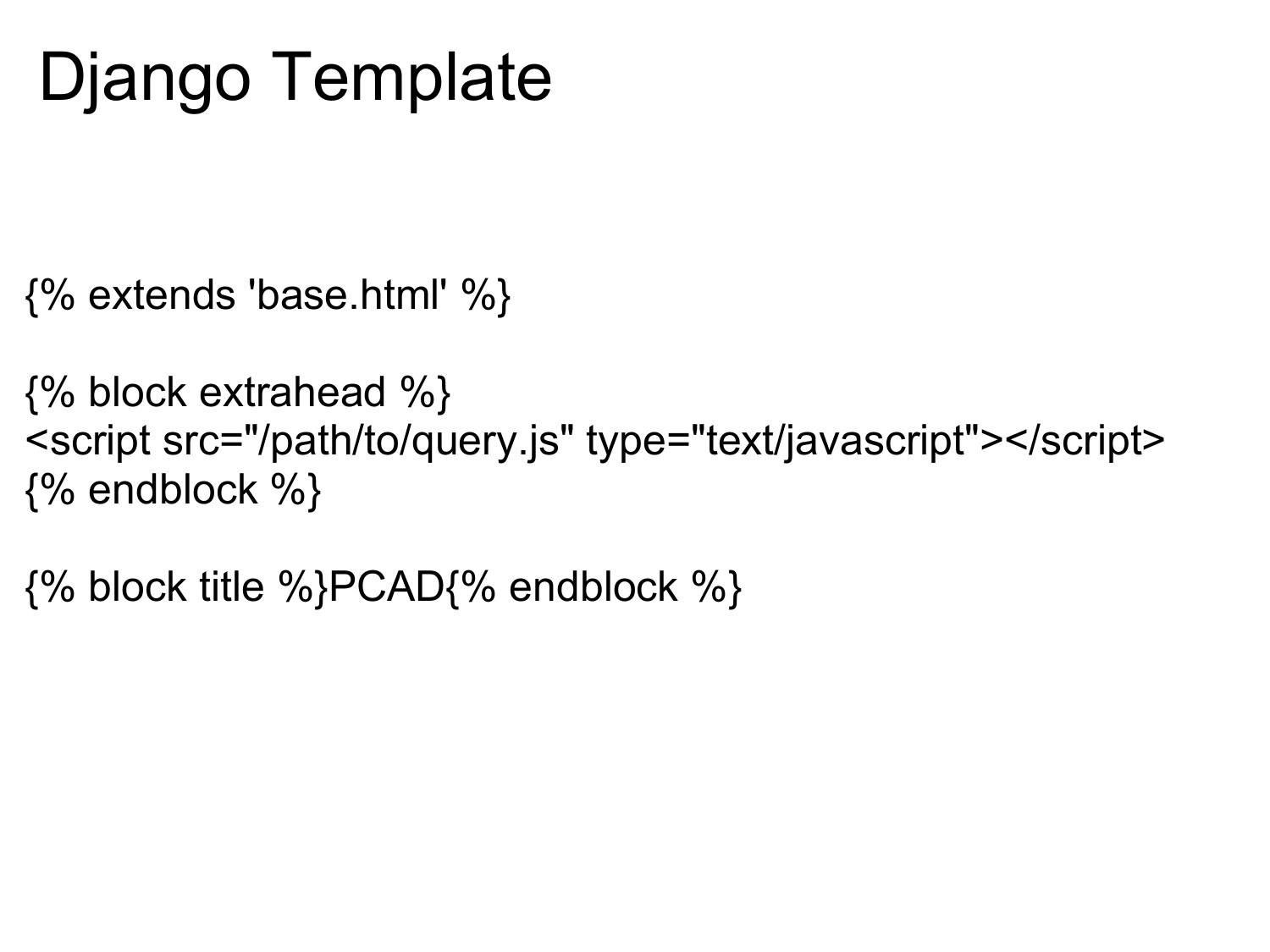# Django Template - Generic View

{% block content %}

```
|<sub>U</sub>|>\{% for a in object list %}
     <li><a href="/architect/architects/{{ a.id }}">
            {{a.lastname }}, {{a.firstname}}</a>
    </li>\{% \rightleftharpoons \{% \}</ul>\{% else \% <p>No list of Architects available.</p>
 \{% endif \%
```
 $\{%$  endblock  $\%$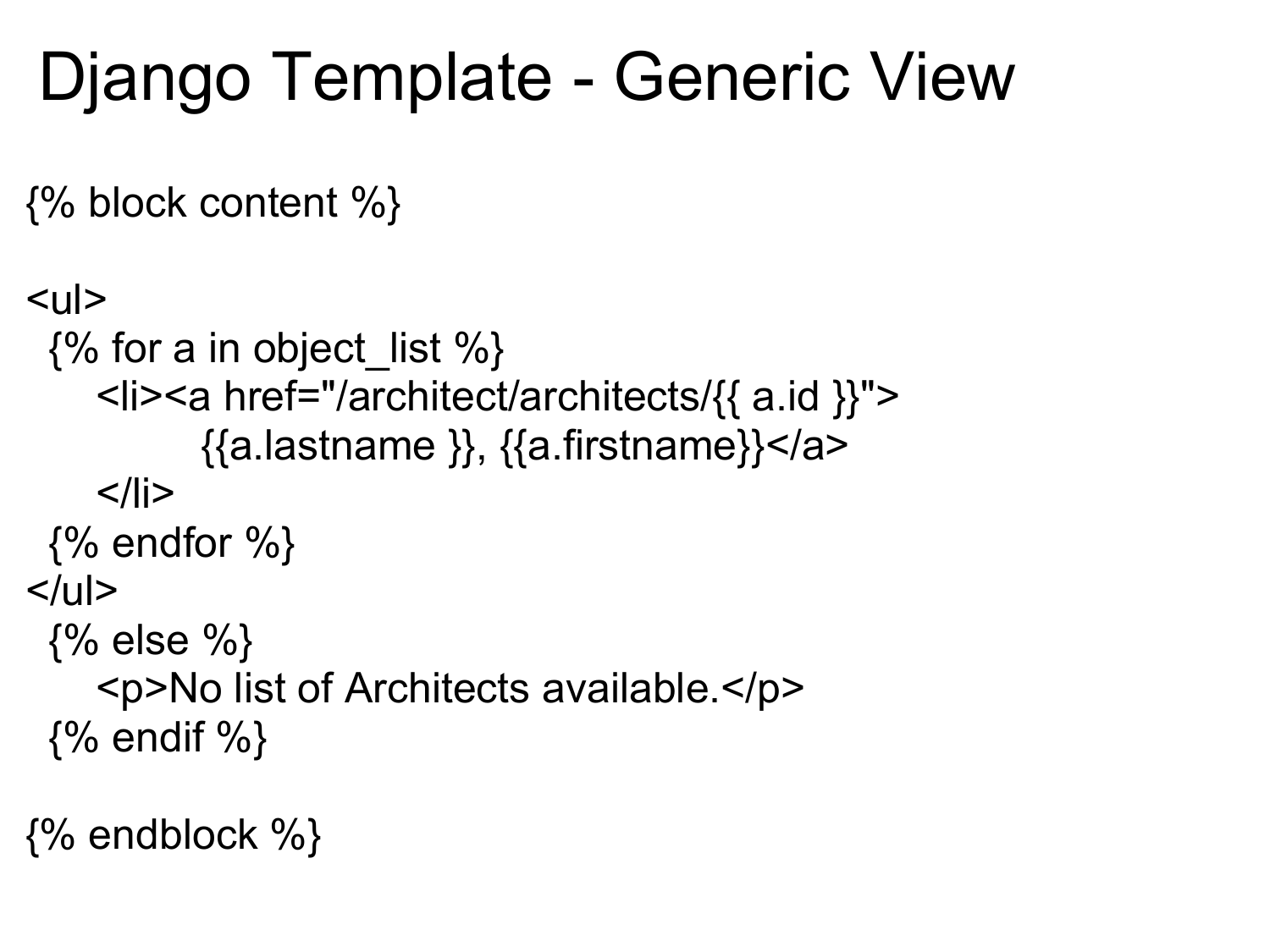### Django Template - Pagination

 $\{%$  if is paginated %} Page  $\{$  page obj.number  $\}$  of  $\{$  paginator.num pages  $\}$  pages.

```
\{% if page obj.has previous \% <a href="./?page={{ page_obj.previous_page_number}}">
      previous page</a> | 
 {% endif %}
```

```
\{% if page obj.has next %}
  <a href="./?page={{ page_obj.next_page_number }}">
     next page</a>
\{% endif \%
```
 $\{%$  endif  $\%$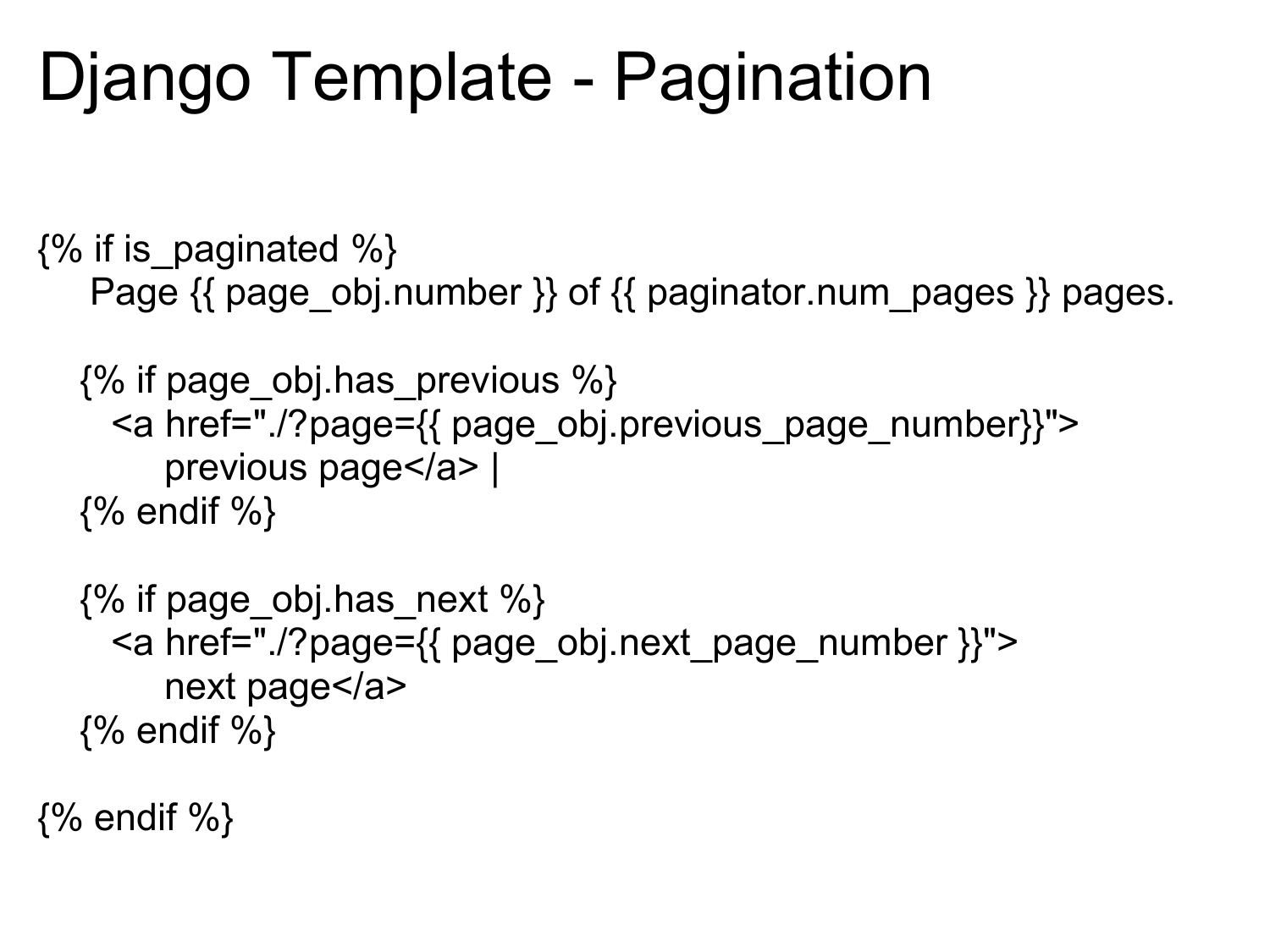### Other Projects

Myanmar: SQL Server + ASP -> Postgresql + Django

Sung Dynasty: SQL Server + ASP -> Postgresql + Django

Korean TOC: Flat file + Perl -> Postgresql + Django

Digital Registry Form: SQL Server + ASP -> SQL Server + Django

eReserves form: SQL Server + ASP -> SQL Server + Django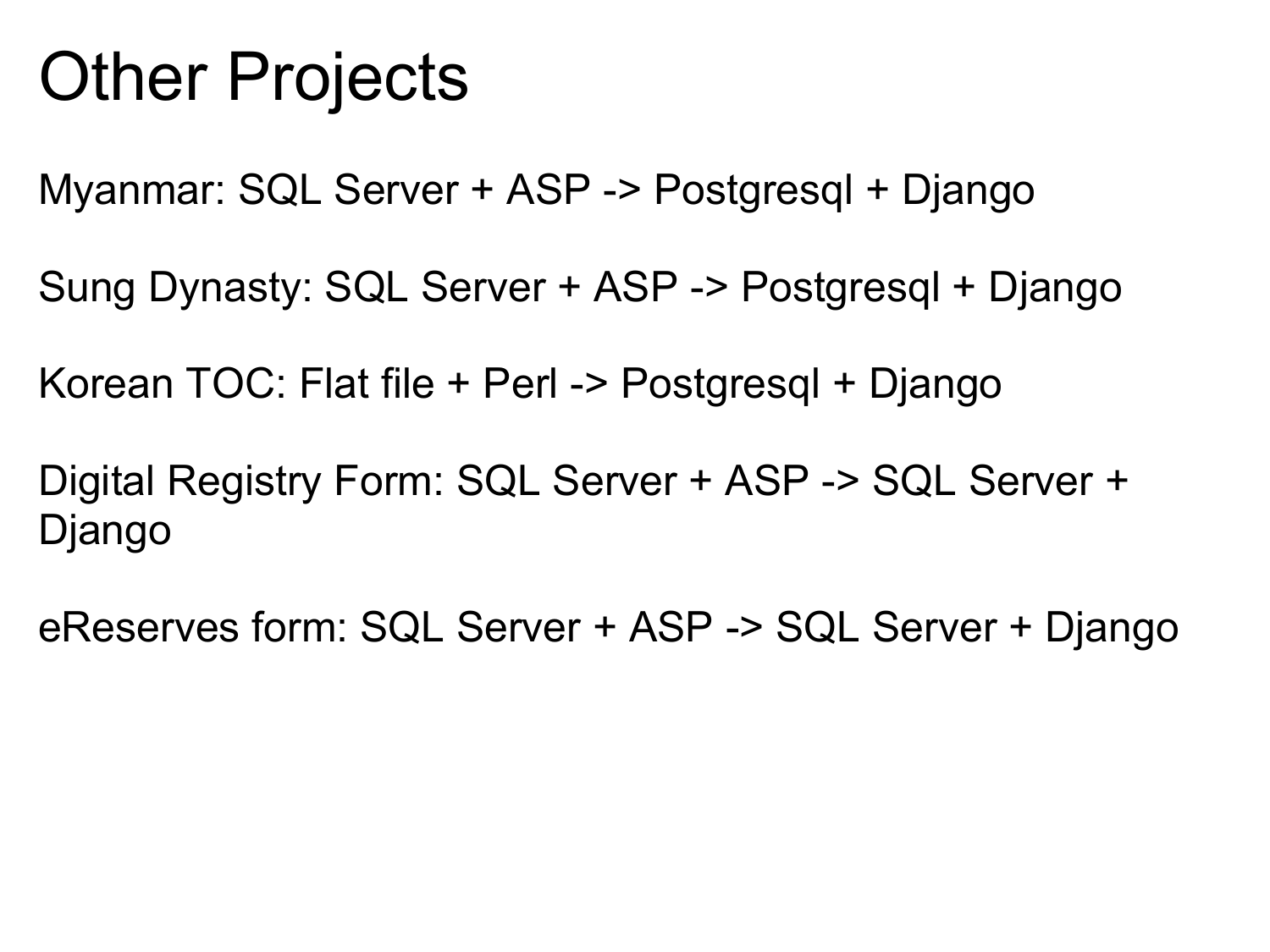# Why does Django Rock?

Django saves time and resources by enabling the delegation of tasks and generalizing the knowledge needed to work with web applications.

Django encourages good practices through it's design.

Django provides great documentation so you don't have to.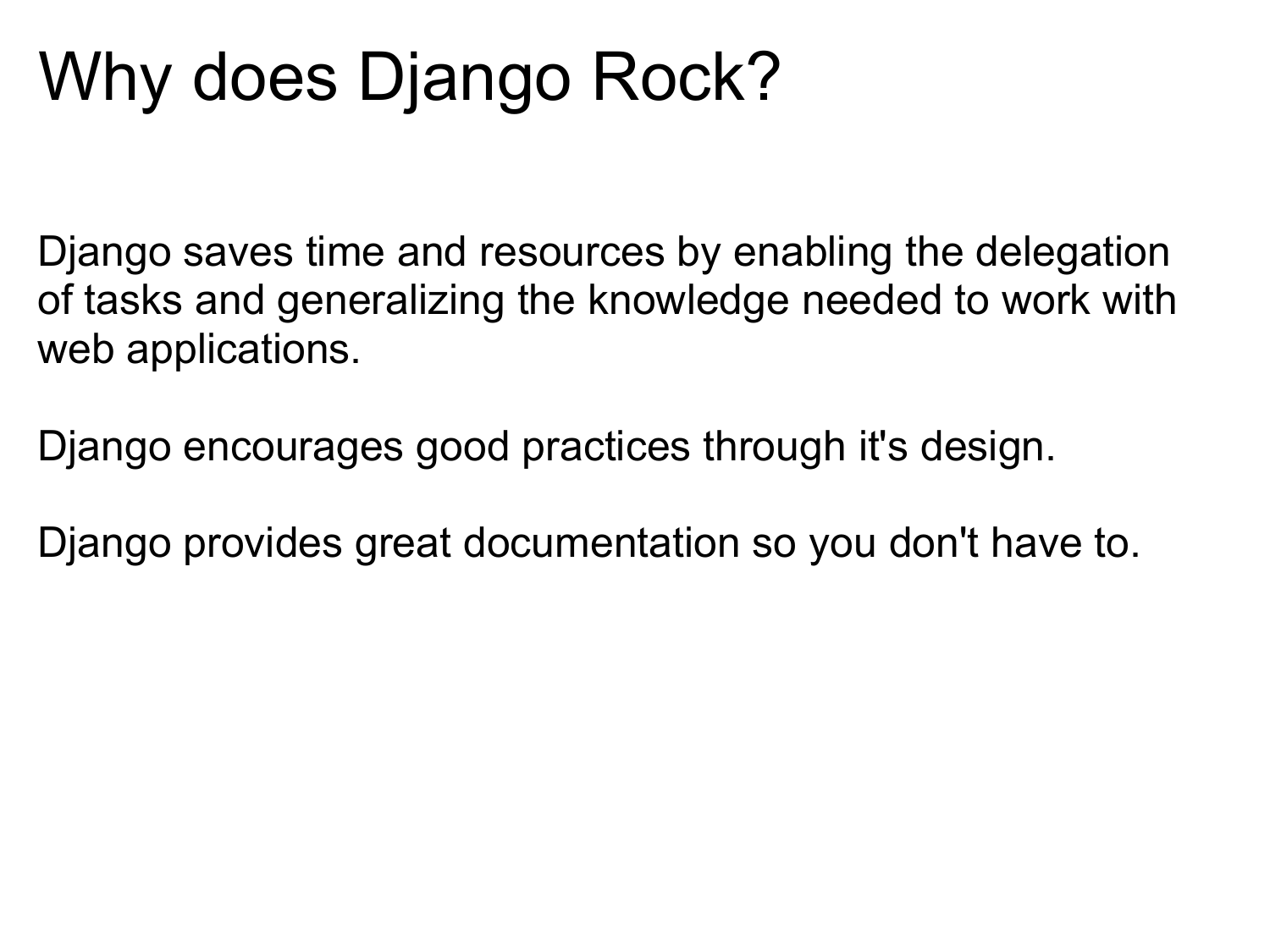# How can we rock with Django?

By using the framework for new web application development By porting old applications to the framework.

- 1. Clean up the database.
- 2. Run inspectdb to create models.py
- 3. Edit the Models (the python classes) so that syncdb will actually work.
- 4. Install and configure the Administrative module.
- 5. Use Generic Views and Extended Generic Views for public views (to pipe contexts to the Templates.)
- 6. Install and use Flatpages for static content pages.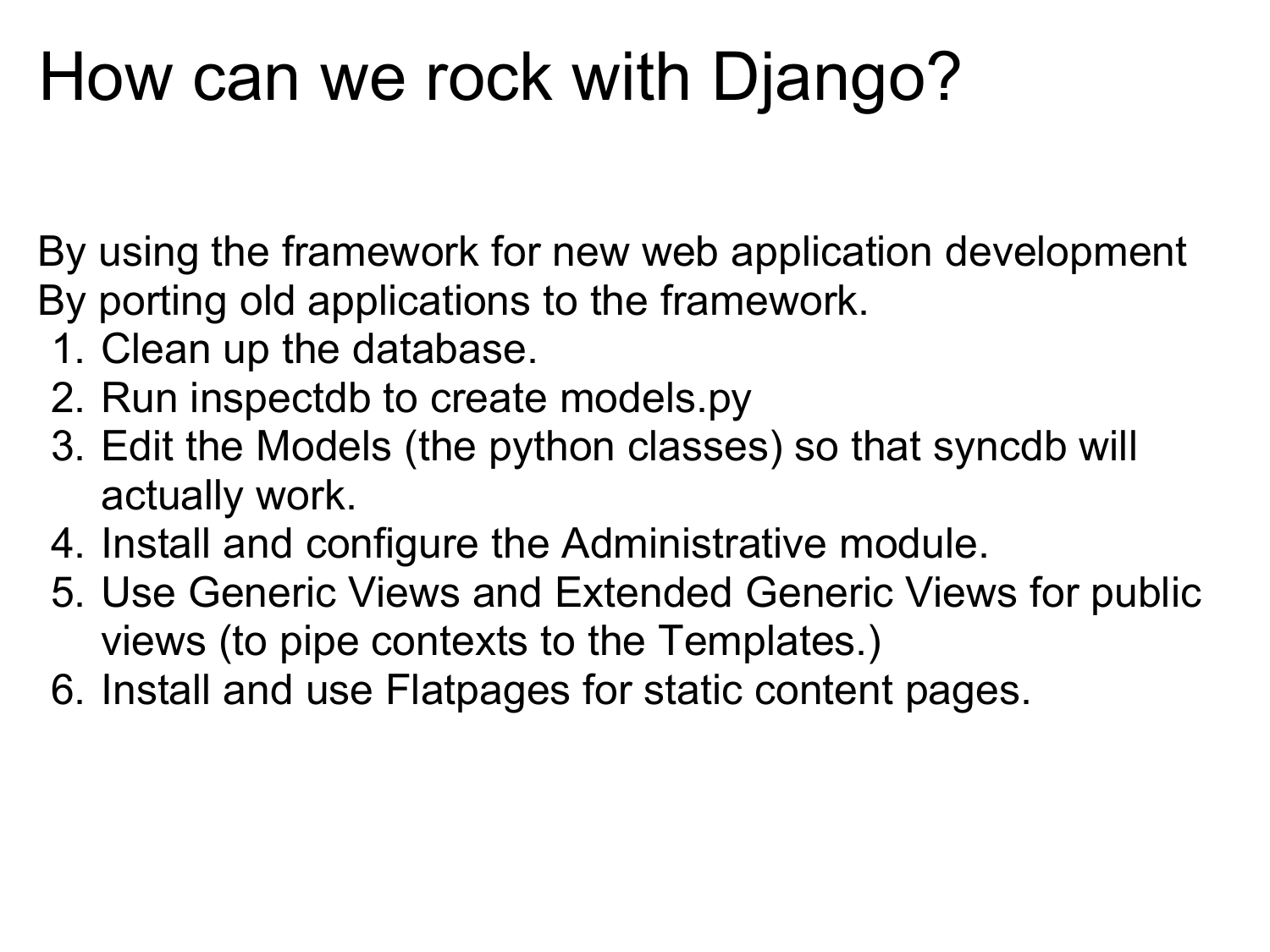# **Bibliography**

Jeff Croft, "Django and MTV," http://jeffcroft.com/blog/2007/jan/11/django-andmtv/

"Django appears to be a MVC framework, but you call the Controller the "view", and the View the "template". How come you don't use the standard names?", Django Documentation: FAQ, http://docs.djangoproject.com/en/dev/faq/general/ "MTV Development Pattern," Django Book, 2ed., http://www.djangobook. com/en/beta/chapter05/#cn16

"Design Philosophies," Django Documentation, http://docs.djangoproject. com/en/dev/misc/design-philosophies/